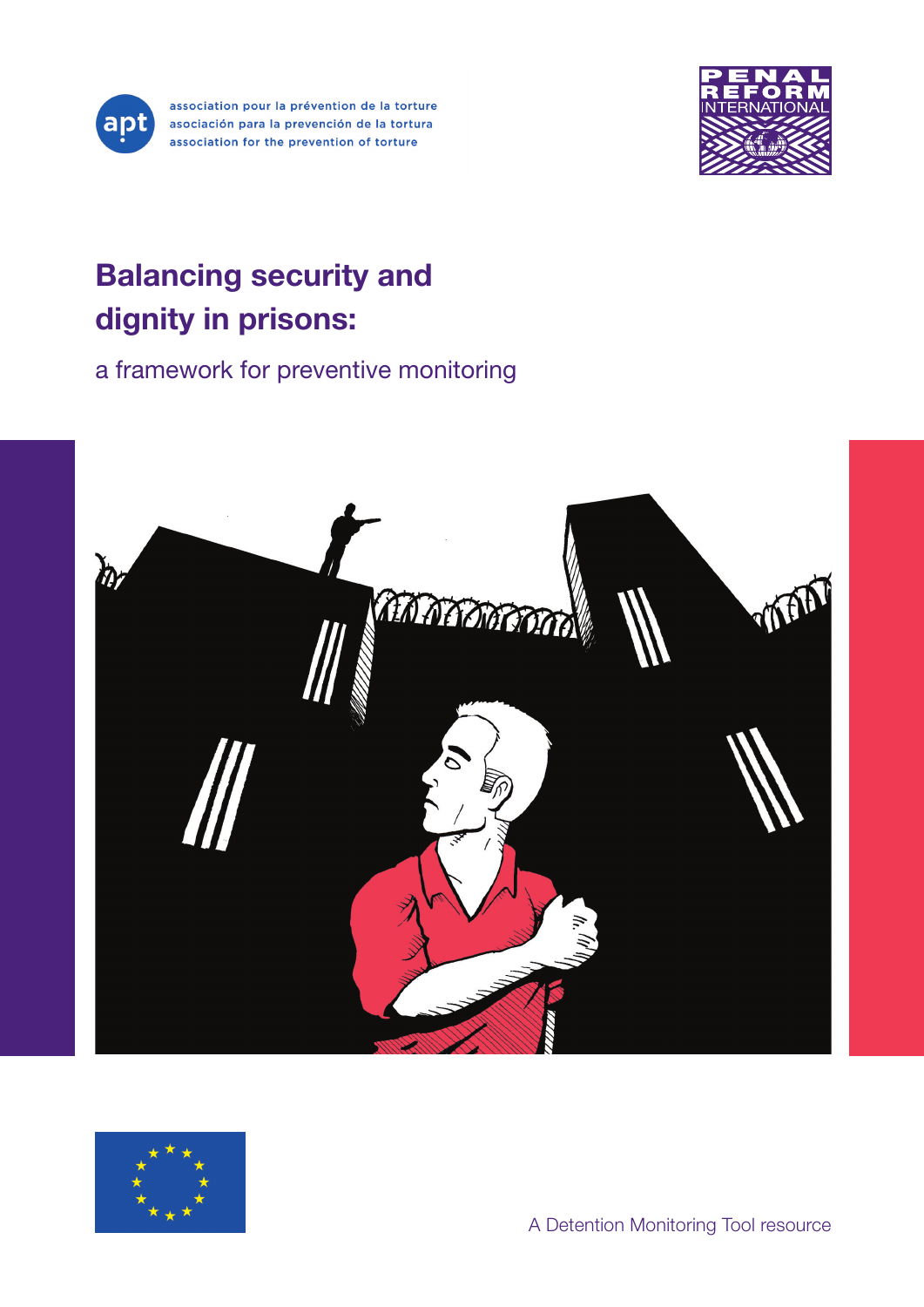#### Balancing security and dignity in prisons: a framework for preventive monitoring

Penal Reform International and the Association for the Prevention of Torture (APT) would like to thank Andrea Huber, Barbara Bernath, Rob Allen and Edouard Delaplace for drafting this paper.

This paper has been produced under Penal Reform International's project *Strengthening institutions and building civil society capacity to combat torture* in 9 CIS countries, in partnership with the Association for the Prevention of Torture and with the financial assistance of the European Instrument for Democracy and Human Rights (EIDHR). The contents of this document are the sole responsibility of Penal Reform International and can in no circumstances be regarded as reflecting the position of the European Union.

This publication may be freely reviewed, abstracted, reproduced and translated, in part or in whole, but not for sale or for use in conjunction with commercial purposes. Any changes to the text of this publication must be approved by Penal Reform International. Due credit must be given to Penal Reform International and to this publication. Enquiries should be addressed to [publications@penalreform.org](mailto:publications@penalreform.org).

Cover illustration by John Bishop

Penal Reform International Head Office 60 – 62 Commercial Street London F1 6LT United Kingdom

Telephone: +44 (0) 20 7247 6515 Email: [publications@penalreform.org](mailto:publications@penalreform.org)

ISBN: 978-1-909521-04-9

© Penal Reform International 2013

Association for the Prevention of Torture PO Box 137 CH-1211 Geneva 19 Switzerland Telephone: +41 (22) 919 21 70

Email: [apt@apt.ch](mailto:apt@apt.ch) www.apt.ch

Penal Reform International (PRI) is an independent non-governmental organisation that develops and promotes fair, effective and proportionate responses to criminal justice problems worldwide.

We promote alternatives to prison which support the reintegration of offenders, and promote the right of detainees to fair and humane treatment. We campaign for the prevention of torture and the abolition of the death penalty, and we work to ensure just and appropriate responses to children and women who come into contact with the law.

We currently have programmes in the Middle East and North Africa, Central and Eastern Europe, Central Asia and the South Caucasus, and work with partners in East Africa and South Asia.

To receive our monthly e-newsletter, please sign up at [www.penalreform.org/keep-informed.](http://www.penalreform.org/keep-informed.Contents)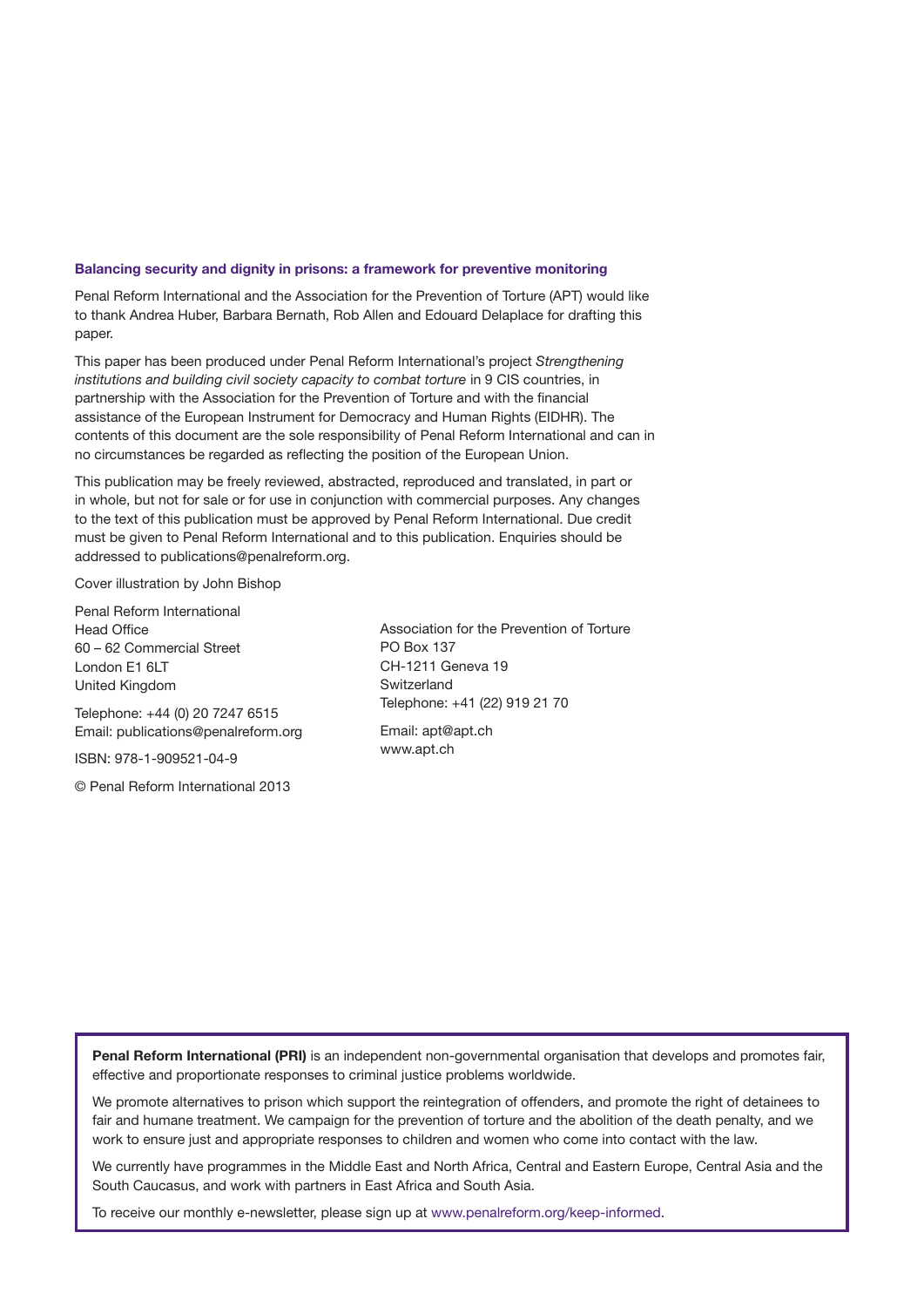| <b>Contents</b> |  |
|-----------------|--|
|-----------------|--|

| ı                                                          |                                                                                | <b>Introduction</b>                                          | $\overline{2}$   |  |
|------------------------------------------------------------|--------------------------------------------------------------------------------|--------------------------------------------------------------|------------------|--|
| Ш.                                                         | Understanding dignity and security in prisons                                  |                                                              | 3                |  |
|                                                            | 1.                                                                             | Dignity in detention: a fundamental right                    | 3                |  |
|                                                            | 2.                                                                             | Security in detention: a legitimate concern                  | 3                |  |
|                                                            | 3.                                                                             | The relationship between dignity and security in detention   | 5                |  |
|                                                            | 4.                                                                             | Legality, necessity and proportionality of security measures | 6                |  |
|                                                            | 5.                                                                             | Public attitudes and societal context                        | 6                |  |
| III Risk factors deriving from an overemphasis on security |                                                                                |                                                              | 8                |  |
|                                                            | 1.                                                                             | Institution in charge of prisons                             | 8                |  |
|                                                            | 2.                                                                             | Over-classification                                          | $\boldsymbol{9}$ |  |
|                                                            | 3.                                                                             | Instruments of restraint                                     | 10               |  |
|                                                            | 4.                                                                             | Body searches                                                | 12               |  |
|                                                            | 5.                                                                             | Isolation and solitary confinement                           | 14               |  |
|                                                            | 6.                                                                             | 'Super-max' prisons                                          | 16               |  |
|                                                            | 7.                                                                             | The overuse of technology and surveillance                   | 17               |  |
|                                                            | 8.                                                                             | Staff-prisoner relations and inter-prisoner violence         | 17               |  |
|                                                            | IV How can monitoring bodies address the balance between security and dignity? |                                                              |                  |  |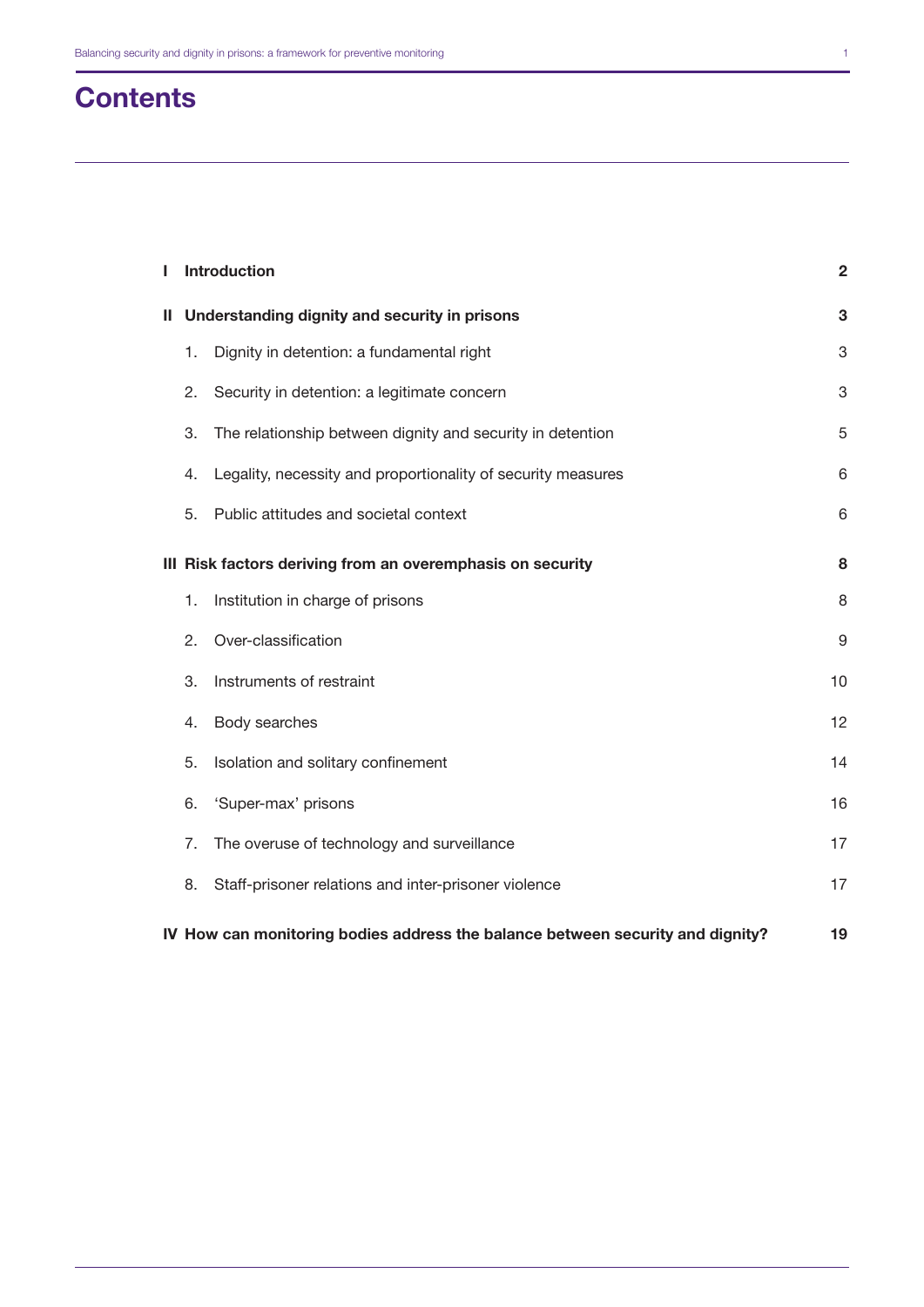## I. Introduction

When a state deprives a person of their liberty, it incurs a duty of care to ensure that the dignity of that person is respected. States must also ensure that prisons are safe and secure for detainees, staff, visitors and the outside community. These two obligations are not contradictory, but go hand in hand, as security can be best ensured in a well ordered and justly administered system, which treats prisoners with humanity and fairness.<sup>1</sup>

In coercive establishments such as prisons, there is a danger that concerns about security and order prevail too easily over dignity and fairness. Security measures that are excessive or conducted in a systematic way can infringe on the dignity of detainees, for example through unnecessary restrictions on movement, possessions or activities, routine body searching or the disproportionate or prolonged use of solitary confinement. While individual security measures may not reach this threshold, collectively they may amount to inhuman or degrading treatment.

This risk is greater when there is political or media pressure for tighter security and tougher responses to crime. This trend has been observed in many countries over the last decade including as a response to an upsurge – or perceived upsurge – in organised crime, social violence and the threat of terrorism related offences.

Persons deprived of their liberty are in a situation of power imbalance and particularly vulnerable to abuse. In many ways security 'trumps' dignity, for a number of reasons, including the following:

the assumption that persons deprived of their liberty are dangerous or violent can lead to an over-reliance on security measures;

- security measures are sometimes increased to compensate for a shortage of human resources;
- prison staff want to avoid being criticised for 'lax security' and therefore may opt for more severe security options;
- insufficient training can mean that staff employ security measures that are unnecessary or disproportionate.

Monitoring bodies, including National Preventive Mechanisms (NPMs) designated under the Optional Protocol to the UN Convention against Torture (OPCAT), have an important role to play in detecting, assessing and analysing the risks to human dignity posed by an overemphasis on security measures.

Through their regular visits to places of detention and interviews in private with staff and persons deprived of their liberty, monitoring bodies can obtain firsthand information about how security policies and practices are impacting on the dignity of prisoners. They can analyse whether such measures are necessary and proportionate, and whether they are applied in a fair and non-discriminatory way. On this basis, they can make concrete recommendations on how to ensure that the dignity of detainees is protected rather than compromised by security measures.

This paper aims to assist monitoring bodies, including National Preventive Mechanisms (NPMs), by providing them with an analytical framework to:

- understand the concepts of dignity and security in prisons and the relationship between them;
- identify situations where there is a particular risk that security in prisons is overemphasised to the detriment of the dignity of prisoners.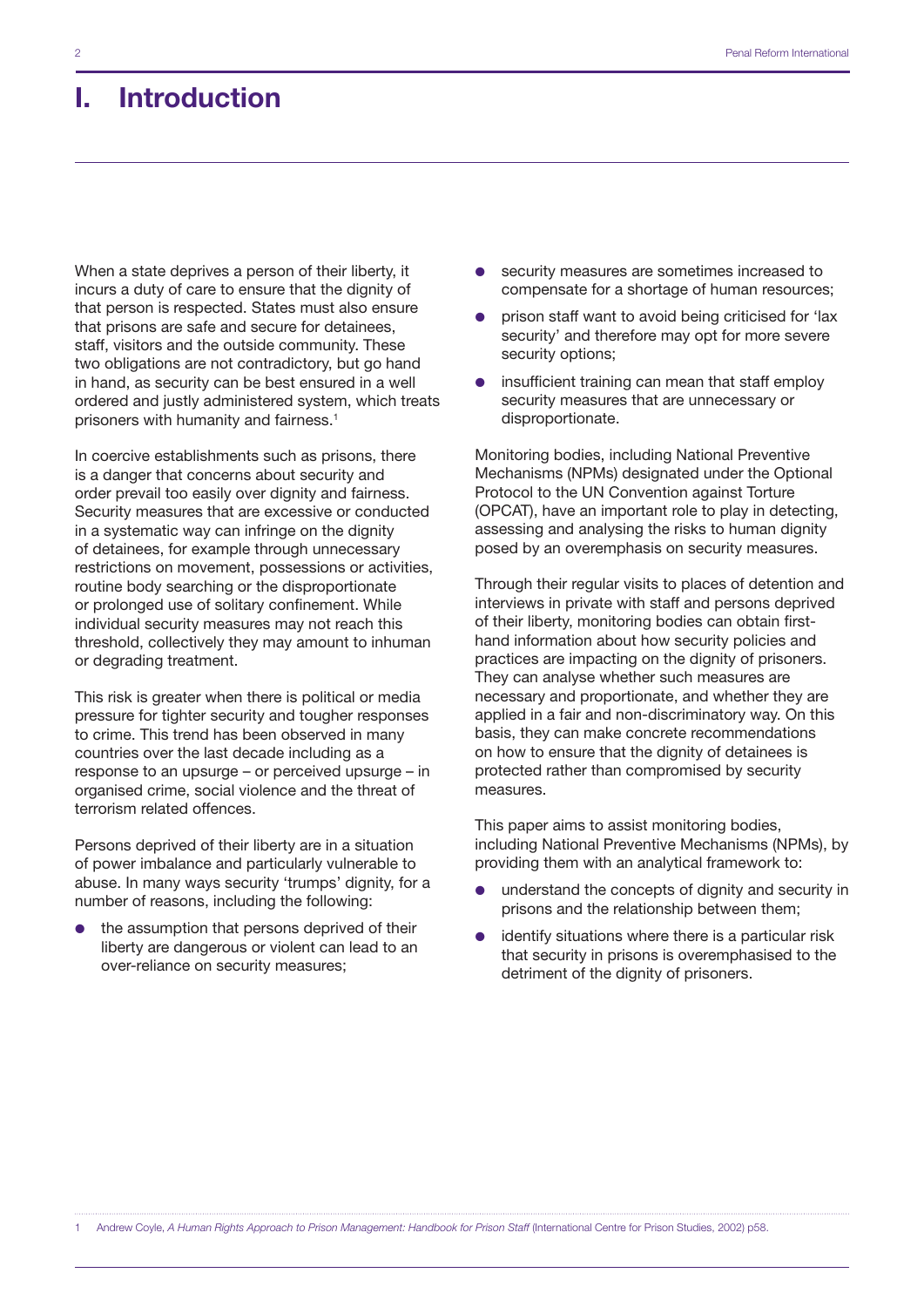## II. Understanding dignity and security in prisons

#### 1. Dignity in detention: a fundamental right

Dignity is inherent to all human beings. It recognises the innate worth and right of individuals to be treated with respect and humanity. It is enshrined in Article 10 of the International Covenant on Civil and Political Rights (ICCPR) that: '[a]ll persons deprived of their liberty shall be treated with humanity and with respect for the inherent dignity of the human person'. The UN Human Rights Committee specified that respect for human dignity constitutes a norm of general international law not subject to derogation.2

As the Inter-American Commission on Human Rights (IACHR) stressed, deprivation of liberty establishes a regime 'of absolute control, loss of privacy, limitation of living space and, above all, a radical decline in the individual's means of defending himself'. The Commission concludes that as a consequence the act of imprisonment 'carries with it a specific and material commitment to protect the prisoner's human dignity'.3

While its most fundamental component is the absolute prohibition of torture, the right to dignity includes the provision of adequate material conditions, including sufficient food, water and access to healthcare. De-humanising or humiliating prison routines can also infringe on the dignity of prisoners, such as particularly uncomfortable prison uniforms. In Texas<sup>4</sup> and Rwanda,<sup>5</sup> for example, male prisoners were forced to wear pink prison uniforms, purposefully humiliating them. Obliging women prisoners to wear overalls as prison uniform may have the same effect in that it forces them to undress when using the toilet. In some countries, problematic practices, not justified by security considerations, include pointless routines such as prisoners having to march and sing patriotic songs or only being allowed to walk in certain ways.<sup>6</sup>

The right to dignity also includes operating fair and just rules and procedures, which do not discriminate, and promoting respectful relations between staff and detainees. Attitudes, behaviours, public exposure or abusive language can equally infringe human dignity, taking into account what individuals experience as humiliating or debasing.

The responsibility of the state goes beyond preventing active abuse against prisoners: it includes refraining from humiliating routines that infringe on human dignity and serve no security or other purpose, and ensuring that the suffering involved in places of detention does not exceed the level inherent in the deprivation of liberty.

#### 2. Security in detention: a legitimate concern

Providing for security and order is fundamental in places of detention. From a human rights perspective, security and safety constitute an integral part of the state's responsibility to protect persons deprived of their liberty. The state 'assumes a heightened duty of protection by severely limiting an individual's freedom of movement and capacity for self-defence'.7

#### Inter-American Commission on Human **Rights**

'The fact that States exercise effective control of the prisons implies that it must be capable of maintaining internal order and security within prisons, not limiting itself to the external perimeters of the prisons. It should be capable of ensuring at all times the security of the prisoners, their family members, visitors and those who work in the place.'<sup>8</sup>

- 5 For example [http://www.theguardian.com/world/2011/mar/15/letter-from-rwanda-prisons-walls.](http://www.theguardian.com/world/2011/mar/15/letter-from-rwanda-prisons-walls) <Accessed 23 September 2013>
- 6 BBC Radio 4, 'Kazakhstan's Living Gulags', 19 August 2013, <http://www.bbc.co.uk/programmes/b03859mq> <Accessed 23 September 2013>
- 7 UN Special Rapporteur on Extrajudicial, Summary or Arbitrary Executions, *Report to the UN General Assembly,* 5 September 2006, A/61/311, para.51.
- 8 Inter-American Commission on Human Rights (IACHR), *Report on the human rights of persons deprived of liberty in the Americas,* 2011, para.77.

<sup>2</sup> General Comment No 29, States of emergency (Article 4), CCPR/C/21/Rev.1/Add.11, 31 August 2001, para.13a.

<sup>3</sup> Inter-American Commission on Human Rights (IACHR), *Special report on the human rights situation at the Challapalca prison in Peru,* para 113; IACHR, Report No.41/99: Minors in Detention, Honduras, March 10 1999, para.135.

<sup>4</sup> For example [http://edition.cnn.com/US/9907/27/tough.sheriff/;](http://edition.cnn.com/US/9907/27/tough.sheriff/) <http://wagingnonviolence.org/2009/07/the-cruelest-sheriff-in-america/>. <Accessed 23 September 2013>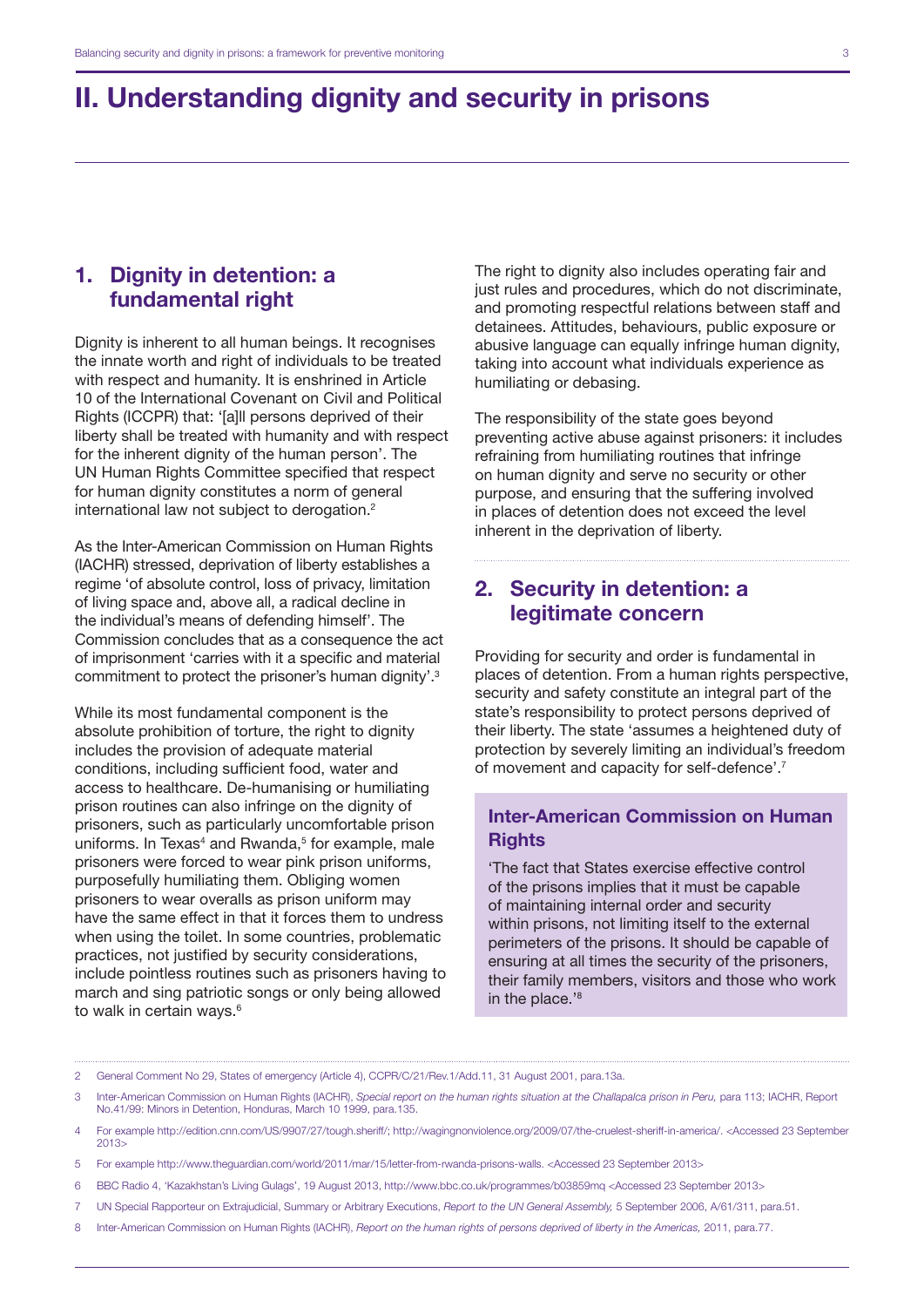Ensuring safety includes the provision of measures to prevent and respond to fires or other emergencies, and appropriate working conditions for prisoners and staff. It also includes policies to prevent and reduce levels of suicide and self-harm.

Security in places of detention has several components. Firstly, there is the question of external security (sometimes called perimeter or physical security) aimed at the need to prevent escapes and other undesired and unlawful contact with the outside world. This is mainly achieved through physical structure, such as the prison buildings, walls and fences, alarms and detection systems.

Secondly, there is the question of security within the prison, sometimes referred to as procedural security or control. Procedural security covers such matters as to how prisoners move around the facility, what possessions they are permitted to keep, how they and their visitors are searched, as well as the basic daily routine. Reasonable and proportionate disciplinary rules, that both prisoners and staff have the responsibility to observe, contribute to a wellordered environment. Effective procedural security requires not only a clear set of regulations, but must be implemented by staff that are adequate in number, recruited on merit, well trained and adequately paid.

#### UN Prison Incident Management Handbook

'Effectively managing the movement of prisoners within a prison depends on:

- $\bullet$  staffing levels being commensurate with the number of prisoners;
- $\bullet$  the level of staff skills and competency;
- $\bullet$  the layout/configuration of the prison;
- $\bullet$  the effectiveness of static security infrastructure;
- $\bullet$  the ability to effectively classify and separate categories of prisoners.'9

Almost all prison systems have a range of different security levels to match the risks presented by prisoners. Prisoners will be subjected to a process of classification when they first arrive and are allocated to an appropriate level of security. In many countries a 'progressive' system is applied which means that if prisoners comply with the rules they may later be moved to a less restrictive security categorisation.

At one extreme, there are facilities or parts of facilities with very high levels of security, catering for individuals perceived to pose a high risk to other prisoners or themselves, a flight risk, or a high risk to the public if they were to escape. At the other extreme, there may be open prisons where prisoners go to work in the community, have keys to their rooms and live with relative freedom of movement. In between, most states have prisons with a variety of security levels or categories.

One key aspect of safety within prison is the need to prevent violence between prisoners. This can have several dimensions, from isolated acts of violence against individual inmates, regular violence against the most vulnerable detainees, systems of violence by informal structures of gangs or leaderships, to systems of 'self-government' where the prison's internal security is left in the hands of inmates themselves.10 In many parts of the world, particularly where prisoners are held in dormitory style accommodation or in large halls, control is effectively in the hands of the most dominant prisoners.

Under 'measures to combat violence and emergency situations' the Inter-American Commission on Human Rights identifies the following preventive measures, inter alia:<sup>11</sup>

- separate the different categories of persons deprived of liberty;
- $\bullet$  provide periodic and appropriate instruction and training for the personnel;
- $\bullet$  increase the number of personnel in charge of internal security and surveillance, and set up continuous internal surveillance patterns;
- $\bullet$  set up early warning mechanisms to prevent crises or emergencies;
- $\bullet$  promote mediation and the peaceful resolution of internal conflicts.

So-called 'dynamic security' is an approach to security, which combines positive staff-prisoner relationships with fair treatment and purposeful activities that contribute to their future reintegration into society.

It encompasses actions that contribute to a professional, positive and respectful relationship between prison staff and prisoners. It requires knowledge of the prison population and an understanding of relationships between prisoners, and between prisoners and prison staff, allowing

9 United Nations, *Prison Incident Management Handbook,* 2013, p26.

<sup>10</sup> On this issue, see the IACHR report op.cit, para.79-93. The European Committee for the Prevention of Torture's (CPT) *Report on Latvia 2007* para.40 describes the informal caste based hierarchy common in post-Soviet countries.

<sup>11</sup> Principle XXIII, Inter-American Commission of Human Rights (IACHR), Principles and Best Practices on the Protection of People Deprived of Liberty in the Americas.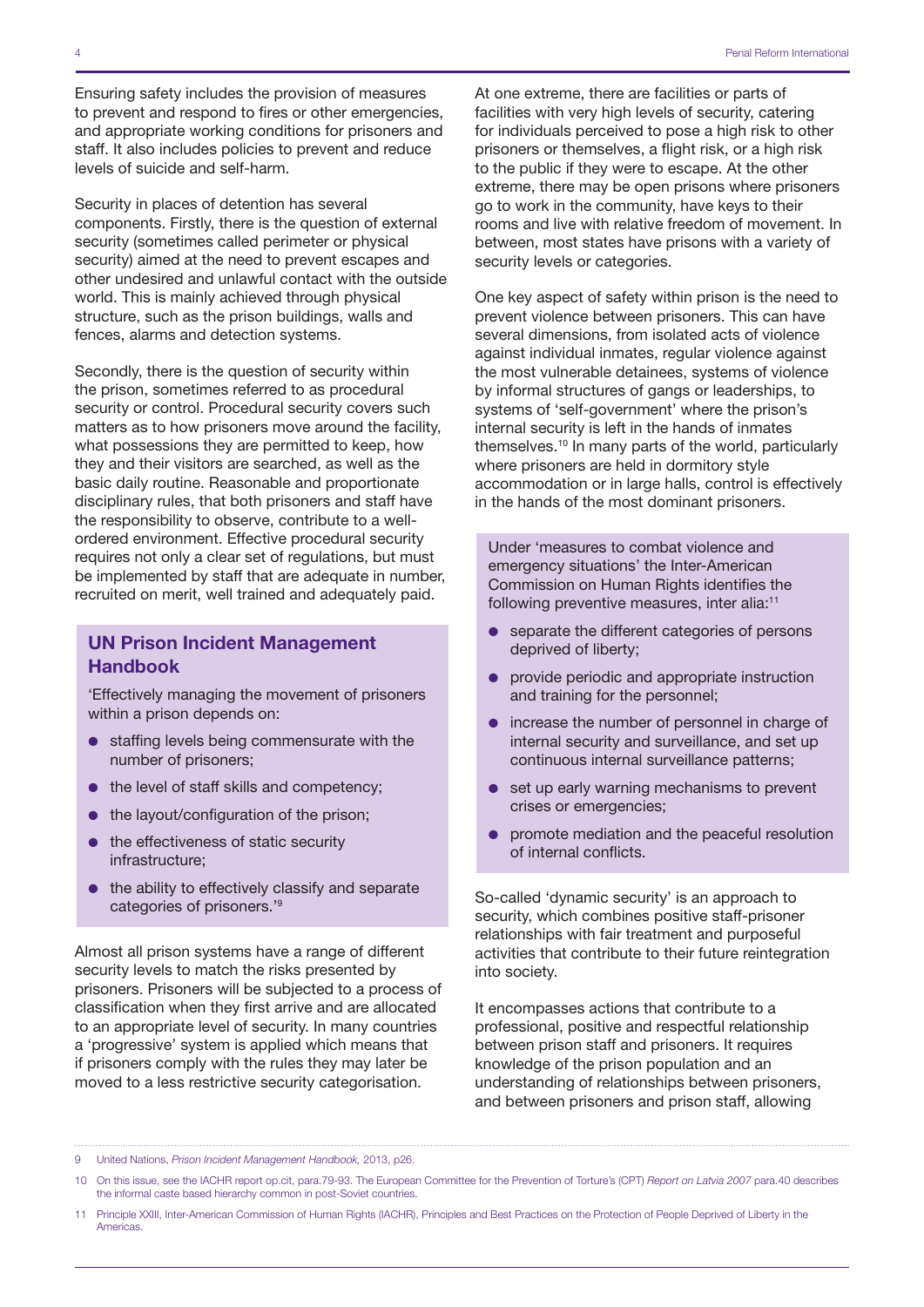staff to anticipate problems and security risks. The approach acknowledges that the power imbalance of prison staff over prisoners may easily be perceived as provocation or punishment. Dynamic security needs to be accompanied by appropriate policies and procedures, and in particular by adequate staff recruitment and training.

#### UN Prison Incident Management Handbook

'Prison staff members need to understand that interacting with prisoners in a humane and equitable way enhances the security and good order of a prison. (…) Irrespective of staffing ratios, each contact between staff and prisoners reinforces the relationship between the two, which should be a positive one, based on dignity and mutual respect in how people treat each other, and in compliance with international human rights principles and due process.'12

Examples of dynamic security are found, for example, in so-called direct supervision prisons in the United States. These are organised into small, decentralised living units, with staff working in direct contact with prisoners, rather than in control rooms or towers. Comparative research has shown that without greater spending on buildings or staffing, this kind of facility reduces levels of assaults and other serious infractions, and provides settings that are less stressful and more accessible to counselling and rehabilitation programmes.<sup>13</sup> In short, they are more likely to provide both safety and dignity.

#### 3. The relationship between dignity and security in detention

Security and dignity in places of detention are interdependent. 'Not only are prisons and human dignity compatible, they must be compatible'.14

Security and control are best ensured in environments that respect the inherent dignity of detainees. As the International Centre for Prison Studies pointed out, '[i] t is quite wrong to suggest that treating prisoners with humanity and fairness will lead to a reduction in security or control.' In fact, fairness and legitimacy are not only critical to wellbeing in prisons, but have demonstrable effects on order.<sup>15</sup> When detainees' rights are respected, it is more likely that they will acknowledge the legitimacy and authority of prison staff, reducing the risk of tensions and disorder. Research in UK prisons suggests that prisoners experience order and safety along with fairness, respect and humanity as what matters most in prison life.16

At the same time, certain security practices and measures can by their nature be intrusive and restrictive, limiting the enjoyment of detainees' rights. Security concerns may be overemphasised to the detriment of the dignity of detainees; measures taken in the name of security may be disproportionate or even excessive; the manner in which they are implemented can be brutal or oppressive and/or applied in a systematic manner without consideration of whether or not the individual poses an actual risk.

The challenge for prison administrations is to maintain security while safeguarding the human rights and dignity of the persons deprived of liberty. Policies, for example in the format of a code of conduct, should be in place in order to authoritatively guide prison administration and staff when implementing measures in the name of security. Moreover, contingency planning should be conducted in order to establish appropriate procedures and behaviour of personnel in different scenarios, and allow for prison staff to be trained accordingly.

#### UN Prison Incident Management Handbook:

'Contingency plans need to clearly detail and describe the nature and extent of authorized use of force to address the incident. Key aspects of contingency planning include:

- $\bullet$  roles, responsibilities and chain of command for key prison staff and external support personnel (police, fire services, medical services, etc.) are explicit, and mutually agreeupon and understood;
- $\bullet$  joint training and simulation exercises are conducted with police and other external support;
- $\bullet$  detailed processes are outlined to effectively respond to a particular incident;
- communication linkages between the prison and external support are provided for, before, during and after the incident.'<sup>17</sup>
- 12 United Nations, *Prison Incident Management Handbook,* 2013, p21, 22.
- 13 Wener R E, The effectiveness of direct supervision correctional design and management: A review of the literature, *Criminal Justice and Behaviour* 33, 2006, pp367-391.
- 14 Andrew Coyle, 'Prisons and human dignity: are they compatible?' A paper delivered at the 6th worldwide conference of the International Prison Chaplains' Association, Stockholm, 21 August 2010, p8.
- 15 Alison Liebling, 'Moral performance, inhuman and degrading treatment and prison pain', *Punishment and Society 13, 2011,* p533.
- 16 Alison Liebling, 'Moral performance, inhuman and degrading treatment and prison pain', *Punishment and Society 13, 2011,* p533.
- 17 United Nations, *Prison Incident Management Handbook,* 2013, p32.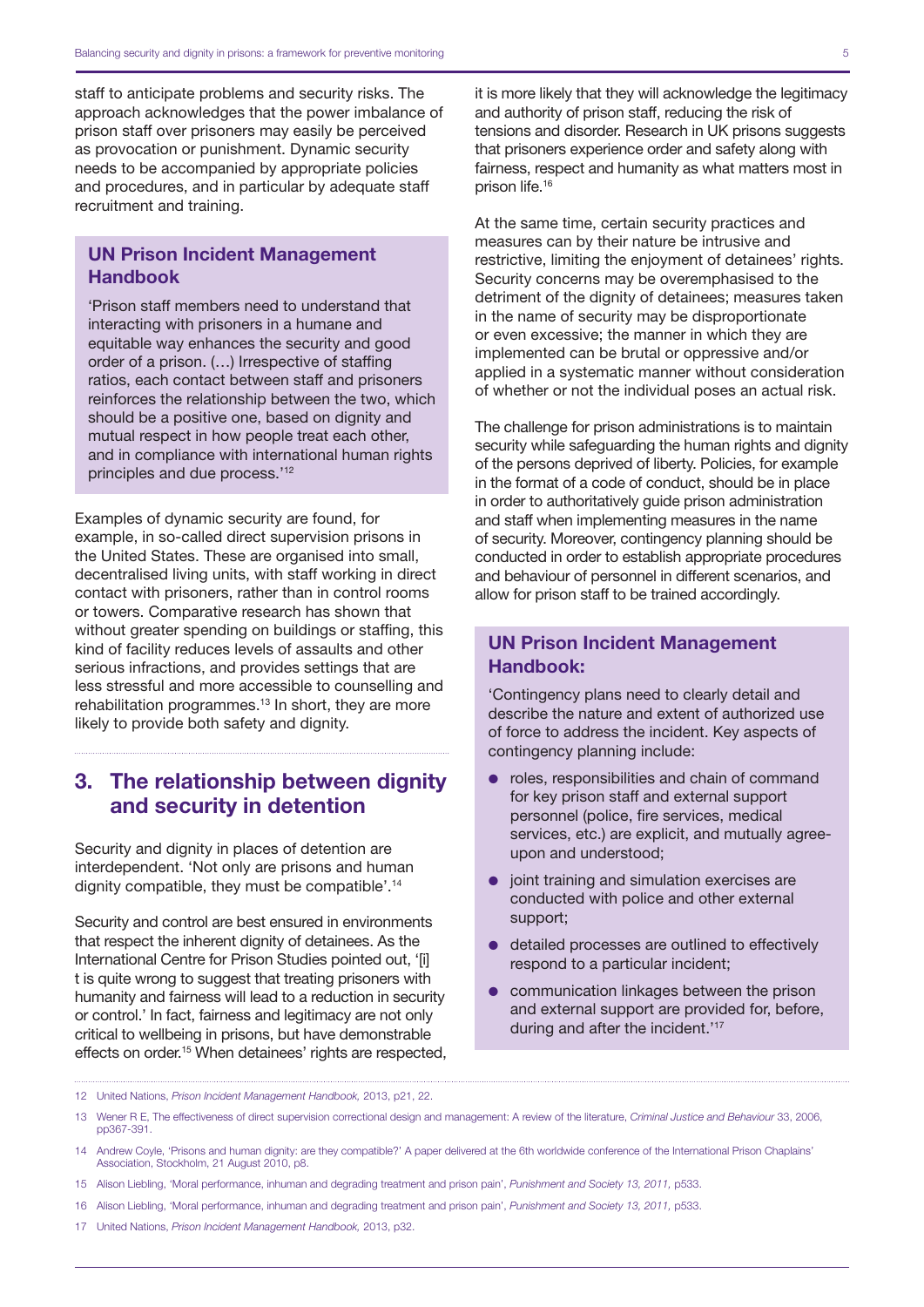It is important for bodies monitoring places of detention to enquire whether and which protocols exist and how they balance security and dignity.

### 4. Legality, necessity and proportionality of security measures

Limitations or other encroachments of rights may be legitimate; however, they must fulfil all three of the following criteria established under international law.

- $\bullet$  Legality the measure must be provided for by laws that are in conformity with international human rights standards.
- **Necessity** other means must have proven incapable of maintaining order or security.
- **Proportionality** the measure taken must be the least intrusive to achieve the objective of maintaining order and security and be imposed for the shortest duration.

However, in the context of security procedures applied in places of detention, these principles are often neither enshrined in laws and policies, nor observed in practice. Security measures are also regularly applied based on vague possibilities rather than concrete indication of their necessity, or applied in a systematic manner without individual risk assessment. Furthermore, in the context of public pressure and 'tough on crimes policies', the boundaries of necessity and proportionality may be pushed.

For example in many countries, without regard to the presumption of innocence, detainees who are under investigation or subject to pre-trial detention may be subject to regimes even more restrictive than those for convicted prisoners.

Clear rules and regulations are needed governing matters such as the use of force, instruments of restraint, body searches, disciplinary sanctions and any other schemes applied in the name of security. Moreover, the application of such measures should be documented in order to allow for scrutiny, including through an independent complaints mechanism. Policies and procedures should be reviewed on a regular basis, and they should be published in line with established good practice on transparency.

Monitoring bodies should examine these regulations and should inquire what security levels are applied in the respective place of detention, what they imply and how detainees are classified for allocation to such security levels. They should also request information on who takes decisions relating to classification and the application of security measures such as body searches, instruments of restraint, use of force or solitary confinement, on what criteria these decisions are based, who oversees their application, and whether and how they are documented.

#### 5. Public attitudes and societal context

Over the last decade, in many countries there has been a growing perception of insecurity by the general public that has lead to an increased demand for a more repressive response by state authorities.

While this does not always reflect the reality – crime has been falling in many Western countries for example – there has been increased pressure to get 'tough on crime'. Be it the fight against terrorism,18 drug trafficking, organised crime,19 crimes against or by children, high profile media cases in particular have resulted in a call for expanded competences for law enforcement, longer prison sentences and the rights of detainees to be restricted. These have even included an erosion of the prohibition of torture.20

The Inter-American Commission on Human Rights has reiterated that 'this climate of fear, in which the media and political discourse convey the idea that human rights are a way of protecting criminals, can bring as a consequence a certain social acceptance of torture and cruel, inhuman and degrading treatment. Experience has shown over the past years that resorting to torture, to arbitrary detentions, and to repressive legislation and practices, has not been effective in responding to the justified demand for citizen security'.<sup>21</sup>

In general, public opinion appears at best to be indifferent to the situation in prisons or at worst to consider that 'criminals' get the treatment they deserve. Public attitudes often call for harsh treatment and regimes in detention, not factoring in that imprisonment itself constitutes the sanction handed down by courts and should not be compounded by inhumane treatment or abuse in prison.

<sup>18</sup> See, inter alia, Association for the Prevention of Torture (APT), *Defusing the ticking bomb scenario: why we must always say no to torture, always,* 2007; Jean Maria Arrigo, 'A utilitarian argument against torture interrogation of terrorists,' *Science and Engineering Ethics* 10, 2004, pp543-572.

<sup>19</sup> See, for instance, a recent report on the situation in Mexico: *'In the name of the fight against crime': study of the torture phenomenon in Mexico.* Available (in French) at [http://unmondetortionnaire.com/IMG/pdf/Rapport\\_Mexique.pdf](http://unmondetortionnaire.com/IMG/pdf/Rapport_Mexique.pdf) <accessed 17 October 2013>

<sup>20</sup> See ACAT France, Annual Report 2010, 'Les écrans de la torture' by Jean-Etienne Linarés, pp273-290.

<sup>21</sup> Inter-American Commission on Human Rights (IACHR), *Report on the human rights of persons deprived of liberty in the Americas,* 2011, para.364.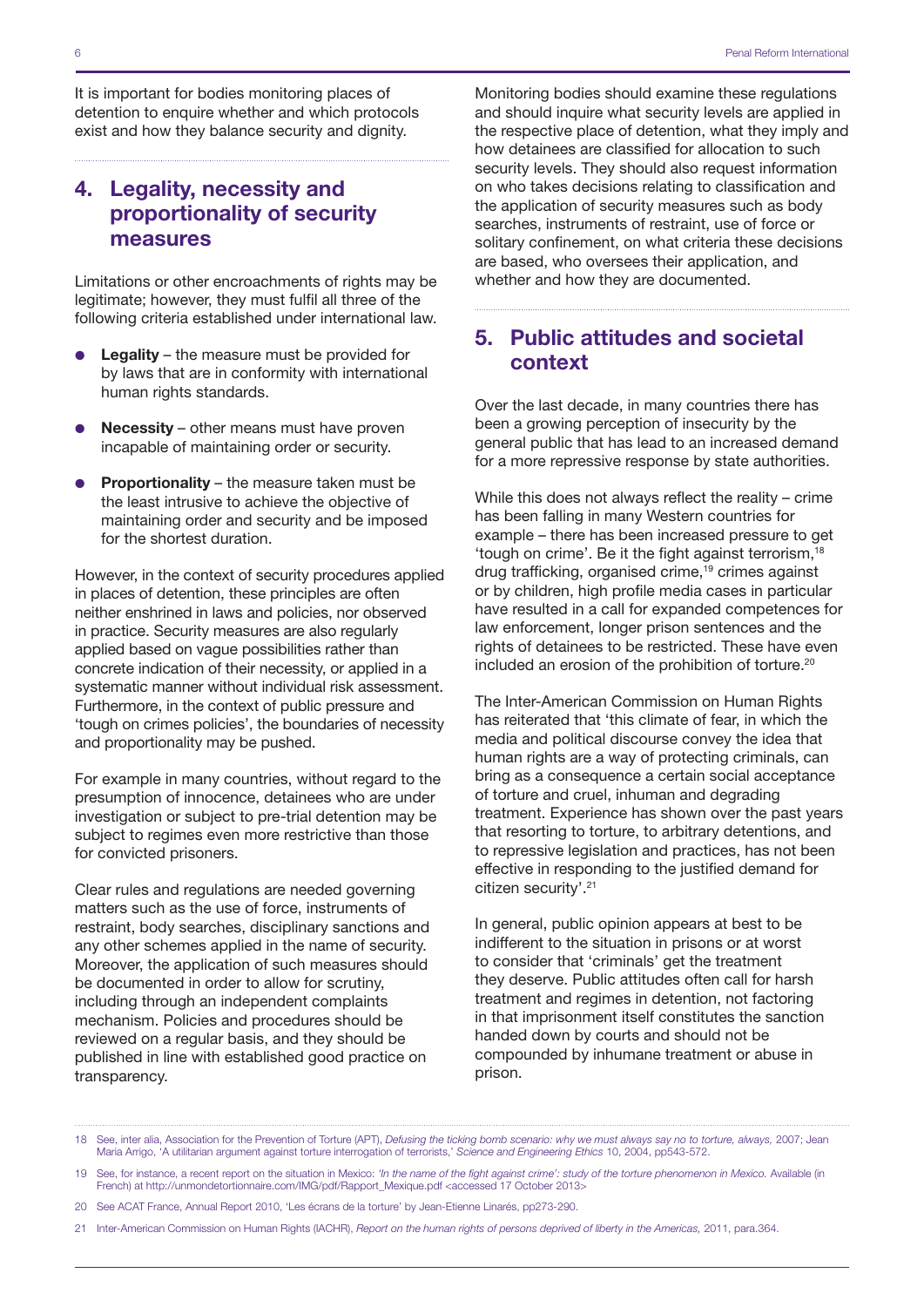Such narratives ignore the fact that in many countries a high proportion of prisoners are held on remand, pending trial, to be presumed – and often found – innocent, and that in most countries a high proportion are imprisoned for minor, non-violent offences. Furthermore, studies have demonstrated that providing adequate conditions of detention and meaningful preparation for release have a direct impact on the social reintegration of inmates and consequently on the security of the general population.22 Such public attitudes are rarely countered by political actors or authorities, however.23

22 See, for instance, UNODC, *Introductory handbook on the prevention of recidivism and the social reintegration of offenders,* 2012.

23 An exception is Georgia where following the exposure of torture in September 2012, a large-scale amnesty was applied and a penal reform strategy introduced.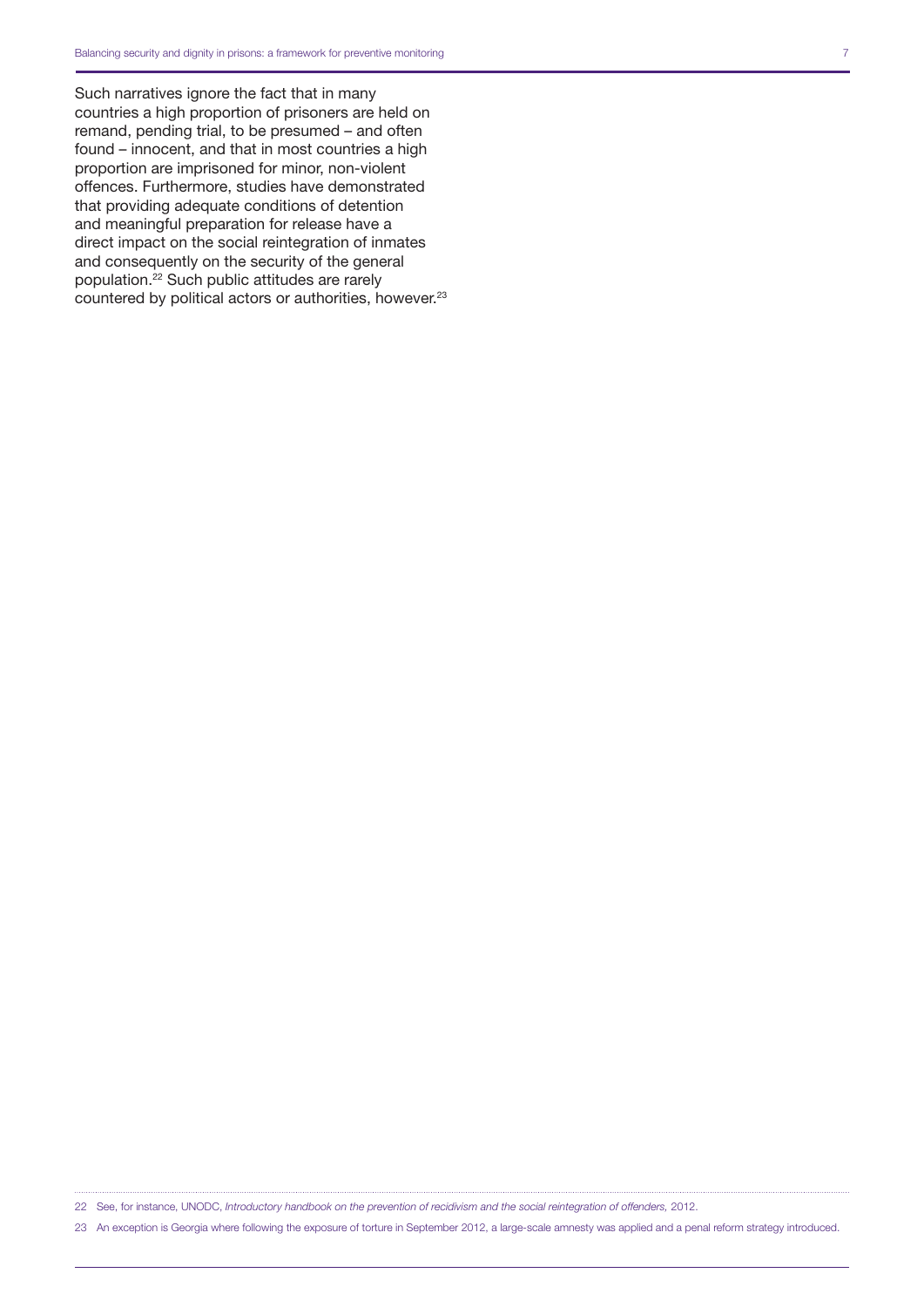## III. Risk factors deriving from an overemphasis on security

Security measures form an integral part of the daily reality for detainees when they enter prisons, go to the courtyard or work, interact with staff or receive visits from relatives. The way in which security is managed in prisons, and its impact on the dignity of detainees, will differ from institution to institution and may be the subject of detailed assessment by monitoring bodies.

This section does not provide an exhaustive list of how approaches to security can impact on dignity in prisons, but seeks to identify certain common security practices and measures, which involve a particular risk of infringement upon the dignity of detainees.

#### 1. Institution in charge of prisons

The nature of the institution in charge of prisons has a direct impact on how security is managed within it. Where prisons and the penitentiary service are under the responsibility of the Ministry of Defence, military institutional culture can result in an overemphasis on discipline and security with prisoners seen as enemies.<sup>24</sup> To a lesser extent, this can also be true when the prison service is run by the Ministry of Interior, given the measures of value, behaviour patterns and role of police officers in the criminal justice system. The rather military culture of these institutions is commonly reflected in their structure, hierarchy, training programmes, employment conditions, mandate and the self-image of staff in prisons under their responsibility.

Recognising this risk, one of the measures required for accession to the Council of Europe by former Soviet countries, therefore, was the transfer of the penitentiary service from the Ministry of Interior to the Ministry of Justice.25 The UN Committee against Torture has made a similar recommendation, 'permitting the demilitarization of the penitentiary system'.26

The separation of the functions of investigation and prosecution on the one side, and of execution and supervision of criminal sanctions on the other, has proven to be an important factor in the humanisation of prison systems. The UN Standard Minimum Rules for the Treatment of Prisoners reflect this observation and call for professional prison officers who 'have civil service status with security of tenure subject only to good conduct, efficiency and physical fitness'.27

#### New Prison Service in Honduras

On December 2012, Honduras adopted a National Penitentiary Law that addressed a systemic structural deficiency in the prison system in the country – the lack of a proper regulatory framework.28 The Subcommittee on the Prevention of Torture had recommended in 2010 the adoption of a prison policy that sets out a comprehensive plan for the establishment of an autonomous structure, independent of the police and capable of carrying out the duties and tasks that are vital to its purposes.29 While until then the National Police was the institution in charge of prison administration, the reform created an autonomous institution, the National Penitentiary Institute, linked to the Ministry of Interior and Population and established a specialised professional civil service career for prison staff and guards.

Prison management requires very distinct skills from those of policing, and experience across the globe has confirmed that rehabilitation of offenders has a far higher prospect of success if allocated to judicial authorities rather than police. The civilian control of the Ministry of Justice is therefore considered to be more compatible with the rehabilitative aim of imprisonment and the need to ensure human rights of detainees.<sup>30</sup>

- 28 See recommendation by the UN Subcommittee on Prevention of Torture (SPT) following its 20 September 2009 visit to Honduras, CAT/OP/HDN/1, para.212c.
- 29 Report on the visit of the UN Subcommittee on Prevention of Torture (SPT) to Honduras, 10 February 2010, CAT/OP/HND/1.
- 30 PRI/APT, *Institutional culture in detention: a framework for preventive monitoring,* 2013.

<sup>24</sup> See PRI/APT, *Institutional culture in detention: a framework for preventive monitoring,* 2013.

<sup>25</sup> For example, Council of Europe Parliamentary Assembly, Opinion No. 193 (1996) on Russia's request for membership of the Council of Europe, para.7x, 25 January 1996.

<sup>26</sup> Committee Against Torture (CAT), *Concluding observations on Kazakhstan,* A/56/44(SUPPL), para.129(a).

<sup>27</sup> Article 46, UN Standard Minimum Rules for the Treatment of Prisoners, approved by the Economic and Social Council by its resolutions 663 C (XXIV) of 31 July 1957 and 2076 (LXII) of 13 May 1977.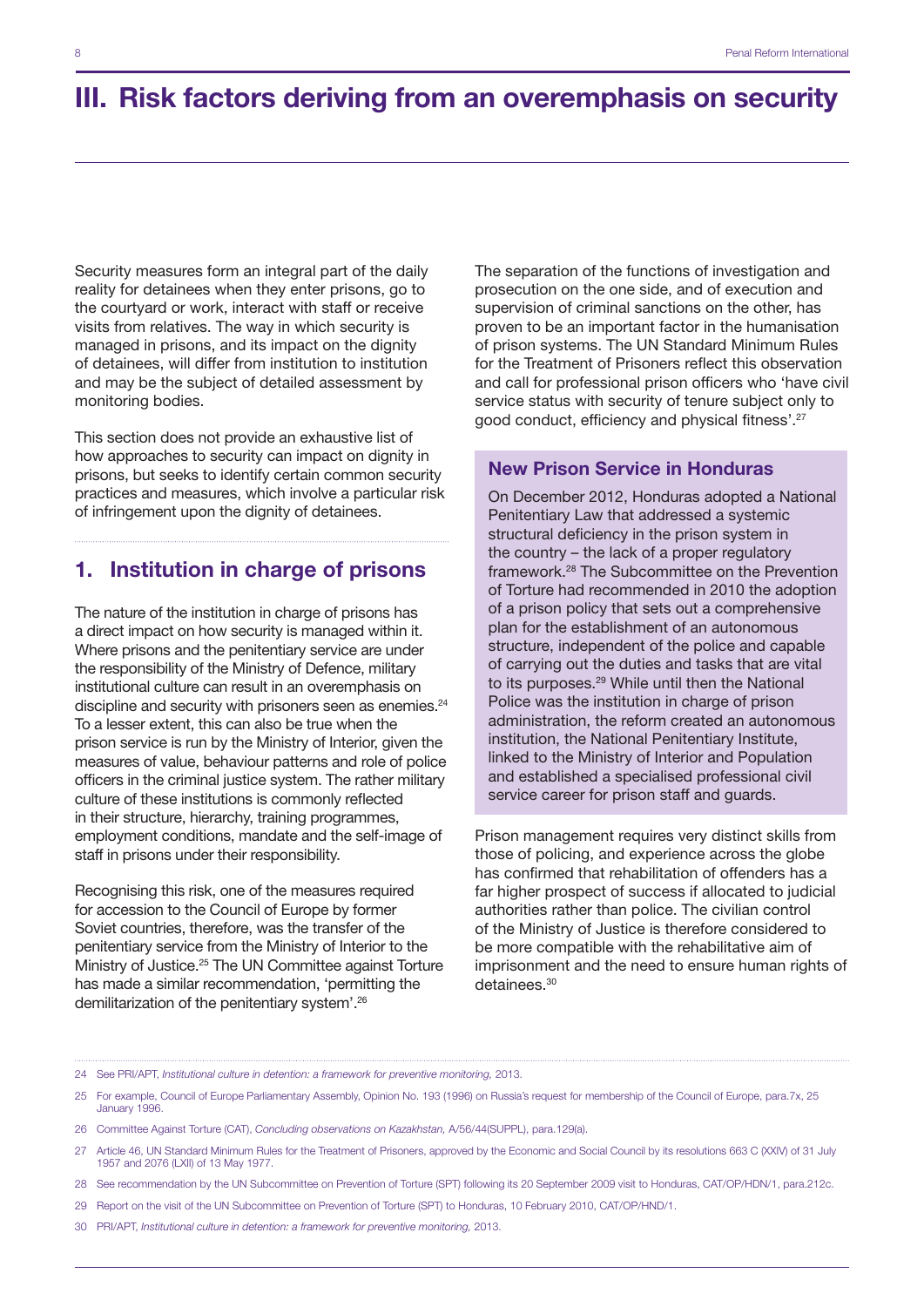#### Kazakhstan: Double transfer of authority

In 2001, Kazakhstan reported to the UN Committee against Torture the transfer of authority for the penitentiary system to the Ministry of Justice as one of the main achievements of legal reform at that time. In its concluding observations, adopted on 17 May 2011, the UN Committee against Torture recommended Kazakhstan to 'complete the transfer of responsibilities for prisons from the Ministry of Internal Affairs to the Ministry of Justice, thereby permitting the demilitarization of the penitentiary system.'31

Allegations of torture and ill-treatment raised by monitoring bodies until then were concentrated in facilities under the responsibility of the Ministry for the Interior, in isolation cells of temporary detention and cells in police stations. Following the transfer of authority in 2002, the prison population decreased, with Kazakhstan slipping from 3rd highest place in the ranking of global prison populations in 2001 to 22nd place in 2010. Public control over prisons was enhanced and significant progress was made with regard to dealing with the problem of tuberculosis in prisons.

However, on 26 July 2011 Kazakhstan revoked this transfer of authority by Presidential Decree 'On the Penitentiary System'.

Monitoring bodies should enquire whether and to what extent the culture of the ministry responsible for prisons, its hierarchy, training and self-image impacts on the treatment of prisoners and the security measures applied. When interacting with prison authorities, they should stress the distinct roles of policing and investigation of offences and the management of a penal institution. They should also highlight the presumption of innocence for pre-trial detainees and the benefits of a rehabilitative rather than punitive penitentiary system.

### 2. Over-classification

Prison systems in almost all countries operate some form of classification. The UN Standard Minimum Rules for the Treatment of Prisoners define two purposes for classification: the first to separate from others those prisoners who, by reason of their criminal record or background, are likely to exercise a bad influence; and the second to divide the prisoners into classes in order to facilitate their treatment

with a view to social rehabilitation.<sup>32</sup> The Rules also state that 'so far as possible separate institutions or separate sections of an institution shall be used for the treatment of the different classes of prisoners.'33

Given the diversity of a prison's population, the same level of security is not applicable to all prisoners in one institution. A one-size-fits-all approach does not improve prison security nor does it contribute to the objective of prisoner rehabilitation. Individual classification of prisoners should take place as soon as possible after admission. However, the classification system should be flexible in order to allow prison officials to adapt to situational changes. Classification should avoid imposing a high security regime 'to be on the safe side'.

In every country, there is likely to be a small number of prisoners who are considered to present a particularly high security risk and who may require special conditions of detention. These prisoners may need to be held in a special security unit where their movements and activities are (highly) restricted.

However, prisoners are frequently over-classified and subject to regimes more restrictive than required. Often classification is based solely on the nature of the offence committed, rather than individualised and taking into account the background of the offence and other factors. In particular, prisoners on death row and those serving a life sentence are frequently subject to harsh security regimes based only on the nature of their sentence rather than on any risk they may in fact represent to other prisoners or staff.

Risk assessments often wrongly perceive prisoners' needs as 'risk factors'. A prisoner who displays symptoms of depression or another mental health issue may receive a higher security classification, which can lead to greater isolation. Instead, mental health issues require a holistic programme in a lower security setting.

In some jurisdictions, authorities may have limited choices for placing detainees in appropriate facilities and low-risk detainees may be over-classified because the adequate facility is overcrowded or located a long distance away from their home, family and friends.

Due to the generally lower security risk they pose, some countries have established separate security categorisation arrangements for women, for children under the age of 18 or for young adult offenders. However, in other countries women tend to be overclassified and made subject to levels of security that are not justified.

33 Rule 68.

<sup>31</sup> Committee against Torture, *Concluding observations on Kazakhstan,* 17 May 2011, A/56/44(SUPPL).

<sup>32</sup> Rule 67.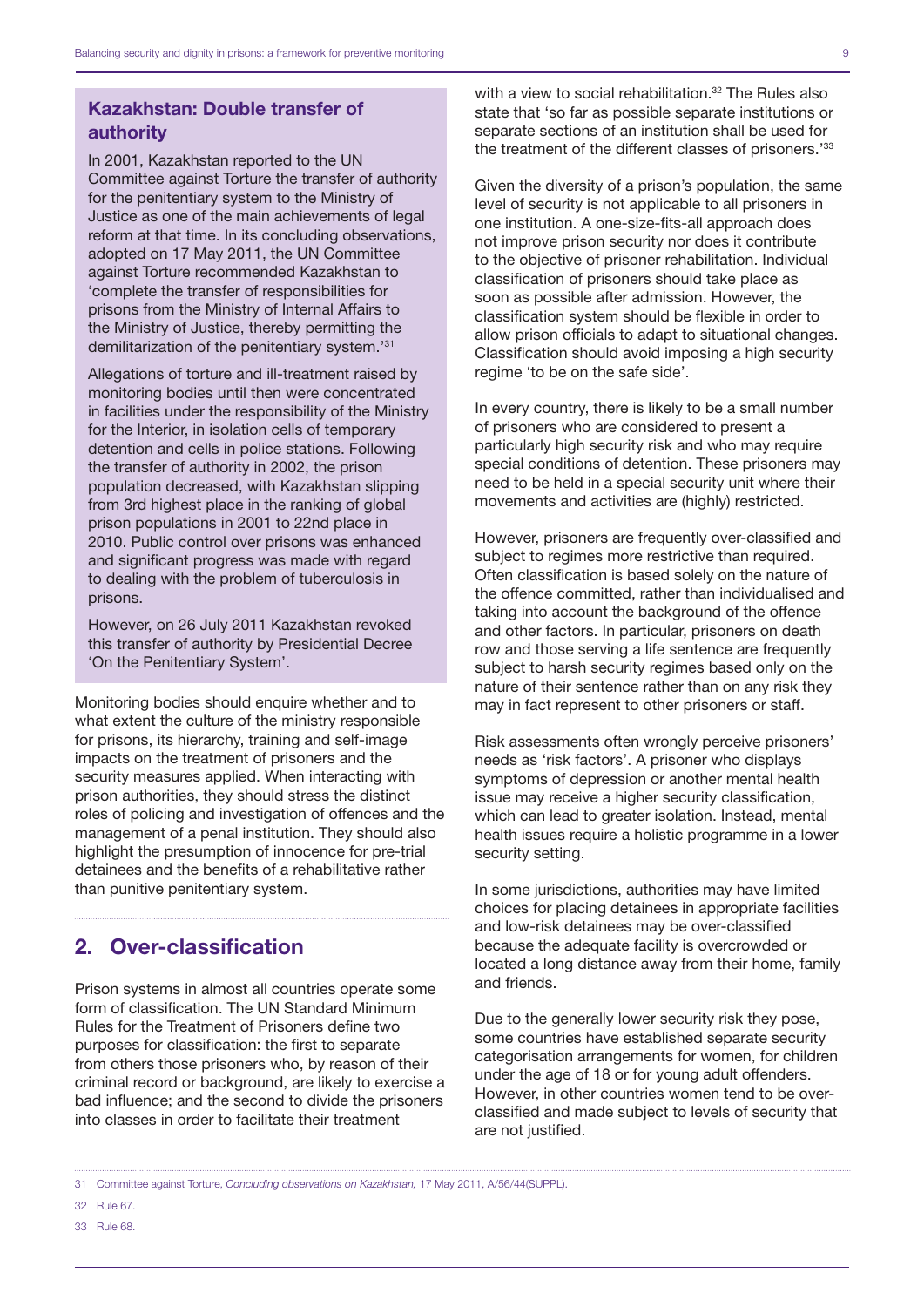#### Discrimination of women during classification

In Thailand, according to a 2013 report, some male prisons were reported to house a small number of women inmates in a separate section. Only one male officer was responsible for classification and women were often uncomfortable with sharing information with a male prison guard.34

The Australian Human Rights Commission reported in 2012 that due to the lack of a sufficient number of women's prisons, female prisoners were being detained in maximum security prisons with male prisoners, increasing the risk of abuse.<sup>35</sup>

UNODC reported in 2007 that in Afghanistan the same methods for classification were used for men and women. Information about a history of domestic violence, sexual abuse and parental responsibility was not addressed or recorded, and therefore procedures did not provide information essential for enabling adequate classification of women prisoners.36

A proper classification system is needed to categorise prisoners based on well-defined criteria, such as the exceptionally grave nature of the offence,<sup>37</sup> or persistently dangerous behaviour and attitudes that represent a serious threat to staff or other detainees.

Decisions to place prisoners in highly restrictive settings should only be made after a thorough and structured assessment of risk and a judgement that this risk cannot be managed in other ways. It should involve a detailed analysis of a prisoner's current offence, its nature, seriousness, pattern of previous offences and disciplinary, escape and incident history. It should also take into account personal and situational factors, such as age, gender, vulnerability, family and community support. Risk assessments should make use of the best available information gathered from documents and interviews, and ensure that decisions are not compromised by cultural, gender or social bias.

Risk assessment instruments should be used to develop an individualised implementation of a

sentence and be periodically repeated to allow for a dynamic re-assessment of the detainee's risk. The decision should be appropriately documented in order to facilitate effective oversight. A draft recommendation being prepared by the Council of Europe concerning dangerous prisoners further suggests assessments be linked to opportunities for offenders to address their needs and change their attitudes and behaviour, and for the offender to be involved in the assessment. Another recommendation emphasises the need to differentiate between the offender's risk to the outside community and inside prison.38

For women prisoners, the UN Bangkok Rules require that prison administrators develop and implement classification methods addressing the gender-specific needs and circumstances of women prisoners to ensure appropriate and individualised planning and implementation towards early rehabilitation, treatment and reintegration into society.39

#### 3. Instruments of restraint

In order to maintain order and security, detaining authorities may resort to instruments of physical restraint such as handcuffs, ankle cuffs, body belts, strait jackets or electro-shock devices.

However, some instruments of restraint are prohibited explicitly by international law. The prohibition of the use of restraints that are 'inherently degrading or painful', such as chains or irons and body-worn electro-shock devices, derives from the general prohibition of torture and other cruel, inhuman or degrading treatment or punishment. Body-worn electro-shock belts, sleeves or cuffs, which encircle parts of the subject's body (usually the waist, but variants have been developed to fit on legs or arms) and deliver an electric shock when a remote control device is activated, have been found to inflict pain and mental suffering by their very nature, as well as to have a humiliating and degrading effect. Consequently, they have been increasingly condemned. The UN Committee against Torture has recommended the abolition of electro-shock stun belts and restraint chairs as methods of restraining those in custody, noting that their use often violates

39 Rule 40 and 41, United Nations Rules for the Treatment of Women Prisoners and Non-custodial Measures for Women Offenders (the Bangkok Rules), adopted by the UN General Assembly on 21 December 2010, A/RES/65/229.

<sup>34</sup> UNODC, East-Asia Pacific Regional Meeting on the Implementation of the Bangkok Rules, Bangkok, 19 to 21 February 2013, UNODC/JSDO/BKEGM/2013/1, 14 March 2013, paras.39, 47.

<sup>35</sup> Australian Human Rights Commission, Australian Study Tour Report, Visit of the UN Special Rapporteur on violence against women, 10-20 April 2012, p4.

<sup>36</sup> Tomris Atabay/UNODC, *Afghanistan: female prisoners and their social reintegration,* March 2007, p74.

<sup>37</sup> However, the placement should not be based exclusively on the prisoner's sentence but on an individual risk assessment, see for example European Committee for the Prevention of Torture (CPT) report on its 2011 visit to Serbia, CPT/Inf (2012) 17, p32.

<sup>38</sup> Draft Recommendation CM/REC(201X) XX of the Committee of Ministers to Member States Concerning Dangerous Offenders, 30 April 2013, PC-GR-DD (2013) 1\_Rev3, paras.13 to 20.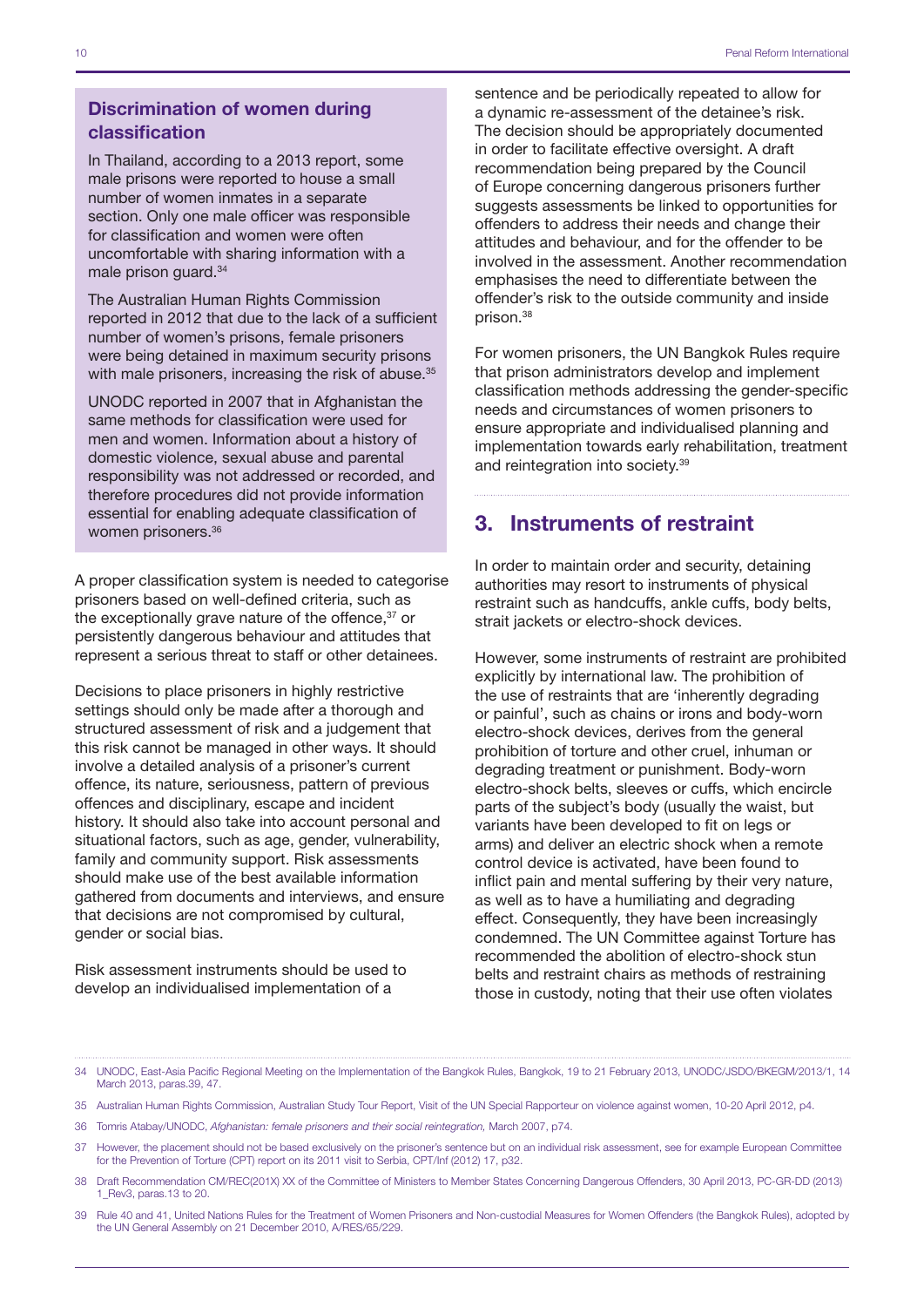Article 16 of the Convention against Torture.<sup>40</sup> The European Committee for the Prevention of Torture (CPT) opposes the 'use of electric stun belts for controlling the movement of detained persons, whether inside or outside places of deprivation of liberty.'<sup>41</sup>

The use of other physical restraints is legitimate only if lawful, necessary and proportionate.<sup>42</sup> They should only be applied in exceptional circumstances, when no other options are available, in order to prevent the detainee from inflicting injuries to others or themselves, or to prevent escape during a transfer, for the shortest possible period of time.<sup>43</sup>

Restraints must not cause humiliation or degradation, and must be ended/removed as soon as the risk ceases. They should not be applied as a disciplinary measure, and are usually an inadequate means of preventing suicide or self-harm among prisoners. Measures involving regular monitoring of such prisoners by staff or trained prisoners are preferable.

#### Reduction in the use of shackles in Thailand

In May 2013 the government of Thailand announced that they had put an end to the practice of shackling all death row inmates at the highest security prison in Thailand, Bangkwang prison in Nontaburi Province. Death row prisoners had to wear leg irons weighing up to 5 kilograms for 24 hours a day, including for sleeping, bathing, eating or praying. On the day the announcement about unshackling was made, a detainee of the prison said 'Prisoners are not animals. They should not be chained because of their wrongdoing. They already were punished by being in jail'. In other prisons in Thailand, detainees can be shackled on reception or as a punishment. The government said there are plans to remove all shackles in all prisons all over Thailand.<sup>44</sup>

Under international law, the use of restraints for juveniles is limited strictly to exceptional, specified cases.45 Furthermore, the use of instruments of restraint is prohibited for women during labour, during birth and immediately after birth.<sup>46</sup>

Clear provisions should be in place, prescribing the above parameters, including strictly defined cases of use. The application of instruments of restraint should be subject to authorisation by the director and be recorded.

Means of restraint should not be used in a routine manner, but employed only on a case-by-case basis following an individual risk assessment. In this regard, routinely handcuffing detainees within a prison for all out-of-cell movement is not justified by security considerations. Even where the use of restraints is necessary and proportionate in a given situation, the manner in which they are employed may give reason for concern, for example if handcuffs are purposely tightened in a way that harms the detainee.

#### Use of handcuffs in Maldives

'The delegation also heard several accounts of use of handcuffs in a particularly humiliating and painful way, for purposes of punishment and control. The delegation is also concerned about the alleged use of restraints as a security measure to respond to incidents. The SPT emphasizes that discipline and order should be maintained with no more restriction than is necessary for safe custody and well-ordered prison life. Instruments of restraints, such as handcuffs, should never be applied as punishment. The SPT recommends that the practice of using handcuffs as a means of punishment be eliminated immediately.' (Report on the visit of the Subcommittee on Prevention of Torture to the Maldives, CAT/OP/MDV/1, 26 February 2009, para. 207)

Monitoring bodies should assess whether and which regulations and procedures are in place, setting out the circumstances of the use of instruments of restraint and specific safeguards against abuse. They should establish whether instruments prohibited under international law are explicitly forbidden, and whether the use of restraints is applied consistently with the principles of necessity and proportionality, rather than on a routine basis.

<sup>40</sup> Committee against Torture, for example, *Concluding observations on United States of America,* A/55/44, May 2000, para.180c.

<sup>41</sup> 20th report of the European Committee for the Prevention of Torture (CPT), para.74, CPT (2011) CPT Standards CPT/Inf/E (2002) 1 – Rev. 2011.

<sup>42</sup> Code of Conduct for Law Enforcement Officials, adopted by General Assembly resolution 34/169 of 17 December 1979, Article 3.

<sup>43</sup> See Principle 9, Basic Principles on the Use of Force and Firearms by Law Enforcement Officials.

<sup>44</sup> See <http://m.bangkokpost.com/opinion/360858> and<http://www.bbc.co.uk/news/world-asia-22555030><Accessed 23 September 2013>

<sup>45</sup> Article 64, United Nations Rules for the Protection of Juveniles Deprived of their Liberty.

<sup>46</sup> Rule 24, United Nations Rules for the Treatment of Women Prisoners and Non-custodial Measures for Women Offenders (the Bangkok Rules).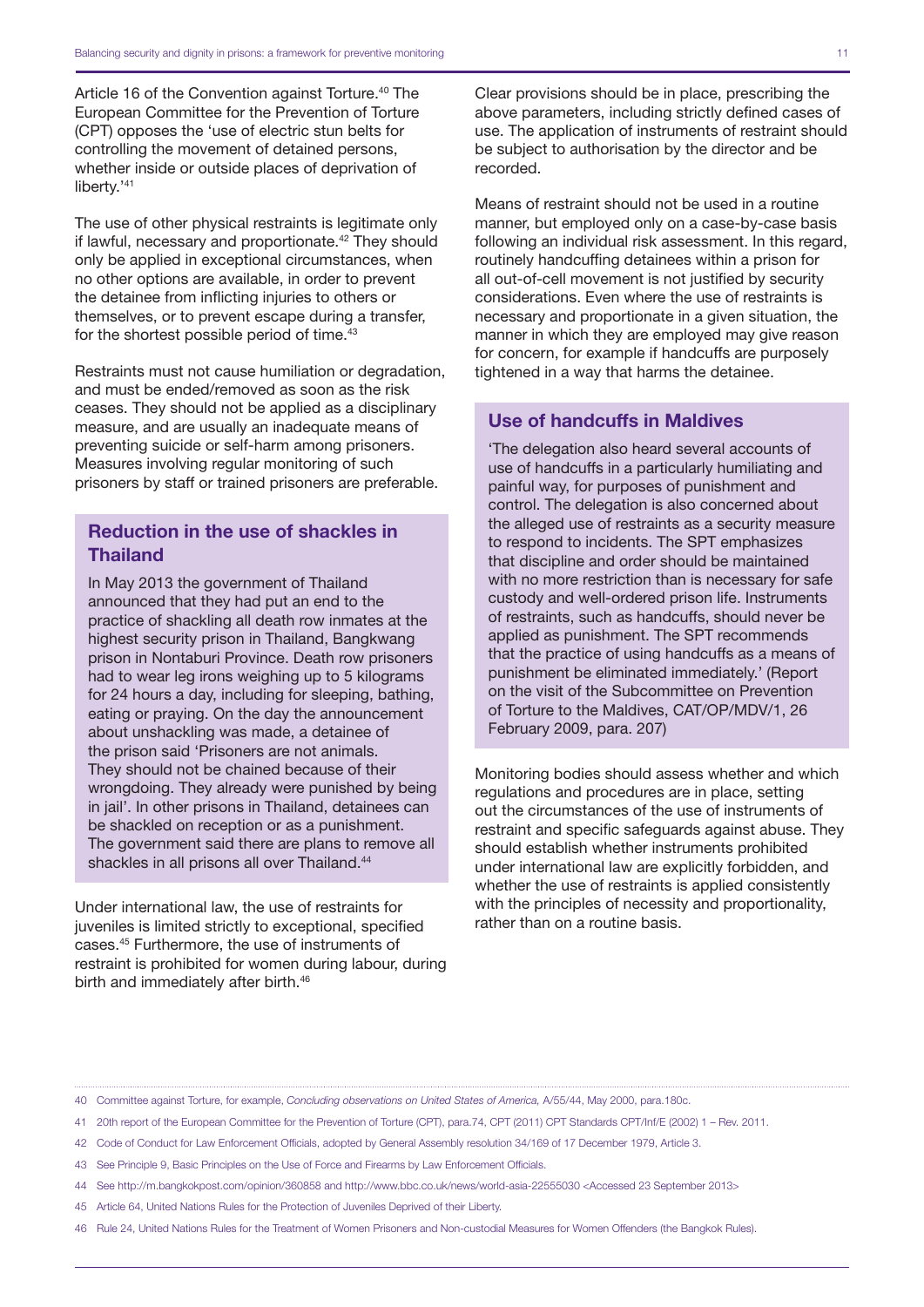#### 4. Body searches

Searches of various kinds are a necessary and legitimate means of preventing prisoners from having access to dangerous or prohibited items or substances, which may constitute a threat to the safety and health of staff, other prisoners and visitors.

However, when conducted routinely, in a disproportionate, humiliating or discriminatory way, searches infringe upon the dignity of detainees and can amount to inhuman or degrading treatment. There is also a risk that searches, including cell searches, are used as a means of intimidation or retaliation against certain detainees.

Body searches are usually applied at the time of admission, before and/or after physical contact with relatives or even legal representatives,<sup>47</sup> when ordering placement in a segregation cell or after exercise, workshops or following meals in the refectory.

However, there are often no rules governing searches, and in a large number of prisons, officers can search prisoners, their cells and possessions at any time.

There are various kinds of body searches. A pat down, rub down or frisk search represents a search of person's outer clothing by a person running his/her hands along the outer clothes. Prison staff may ask the prisoner to take off their shoes and empty their pockets, and may check in their mouth, nose, ears and hair. By contrast, a full body or strip search refers to the removal or rearrangement of some or all of a person's clothing so as to permit a visual inspection of a person's private areas, without physical contact. Lastly, invasive body searches involve a physical inspection of the detainee's genital or anal regions.

The humiliating and traumatising effect of invasive body searches, in particular strip searches and cavity searches, has been widely recognised. As for women, the Special Rapporteur on violence against women described their improper touching during searches carried out by male prison staff as 'sanctioned sexual harassment'.48

Wherever possible, alternatives to body searches,  $49$ such as scans and metal detectors, should be developed and used to replace strip searches and body cavity searches, and appropriate training should be provided to staff.

#### Strip searches of women prisoners in Australia

In 2012 the Special Rapporteur on violence against women reported that many Australian prisons require women to undergo highly invasive and often traumatic strip searches. A prisoner from Farlea Prison reported: 'We are strip searched after every visit. We are naked, told to bend over, touch our toes, spread our cheeks. If we've got our period we have to take the tampon out in front of them. It's degrading and humiliating. When we do urines it's even worse, we piss in a bottle in front of them. If we can't or won't we lose visits for three weeks.'50

#### Vaginal examinations in Greece

Prisoners in Greece who refused a vaginal examination on arrival to prison were placed in segregation for several days and forced to take laxatives. On the occasion of a visit of the European Committee for the Prevention of Torture (CPT) in January 2011, authorities claimed that these types of searches had been ended, and were only undertaken in exceptional circumstances and by trained doctors. However, during their visit the CPT found the practice was still ongoing in Greek prisons.<sup>51</sup>

Clear and strict regulations and procedures should be in place governing the use of body searches, in order to avoid abuse. They should specify when searches are allowed, based on the criteria of necessity, reasonableness and proportionality. Alternatives should be applied wherever possible. For example, if there is suspicion that a prisoner is concealing an illegal item in his/ her body, alternatives include modern scanning technology or making arrangements to keep the prisoners under close supervision until such time as any forbidden item is expelled from the body.

Regulations should also specify the modalities of their conduct. Most importantly, body searches should preserve the right to privacy and dignity and should be undertaken in a sensitive way. Strip searches and body cavity searches should only be carried out as a last resort, and require authorisation by the supervisor on duty. Prisoners should never be completely naked,

50 Australian Human Rights Committee, Australian Study Tour Report, Visit of the UN Special Rapporteur on violence against women, 10-20 April 2012, p16.

<sup>47</sup> It has to be noted that authorities – and hence monitoring bodies – must take into account not only the risk of families voluntarily introducing prohibited items but also situations where they are forced to do so by other inmates' families or criminal groups outside the place of detention.

<sup>48</sup> Report of the Special Rapporteur on violence against women of the mission to the United States of America on the issue of violence against women in state and federal prisons, 4 January 1999, E/CN.4/1999/68/Add.2, paras.55, 58.

<sup>49</sup> In 2011, the government of Argentina decided to install detectors to control the entry of visitors in prisons. These are not all installed yet. See CELS Derechos humanos en Argentina, informe 2012, p231.

<sup>51</sup> PRI, Guidance Document on the United Nations Rules on the Treatment of Women Prisoners and Non-custodial Measures for Women Offenders (the Bangkok Rules), 2013, p61, footnote 208.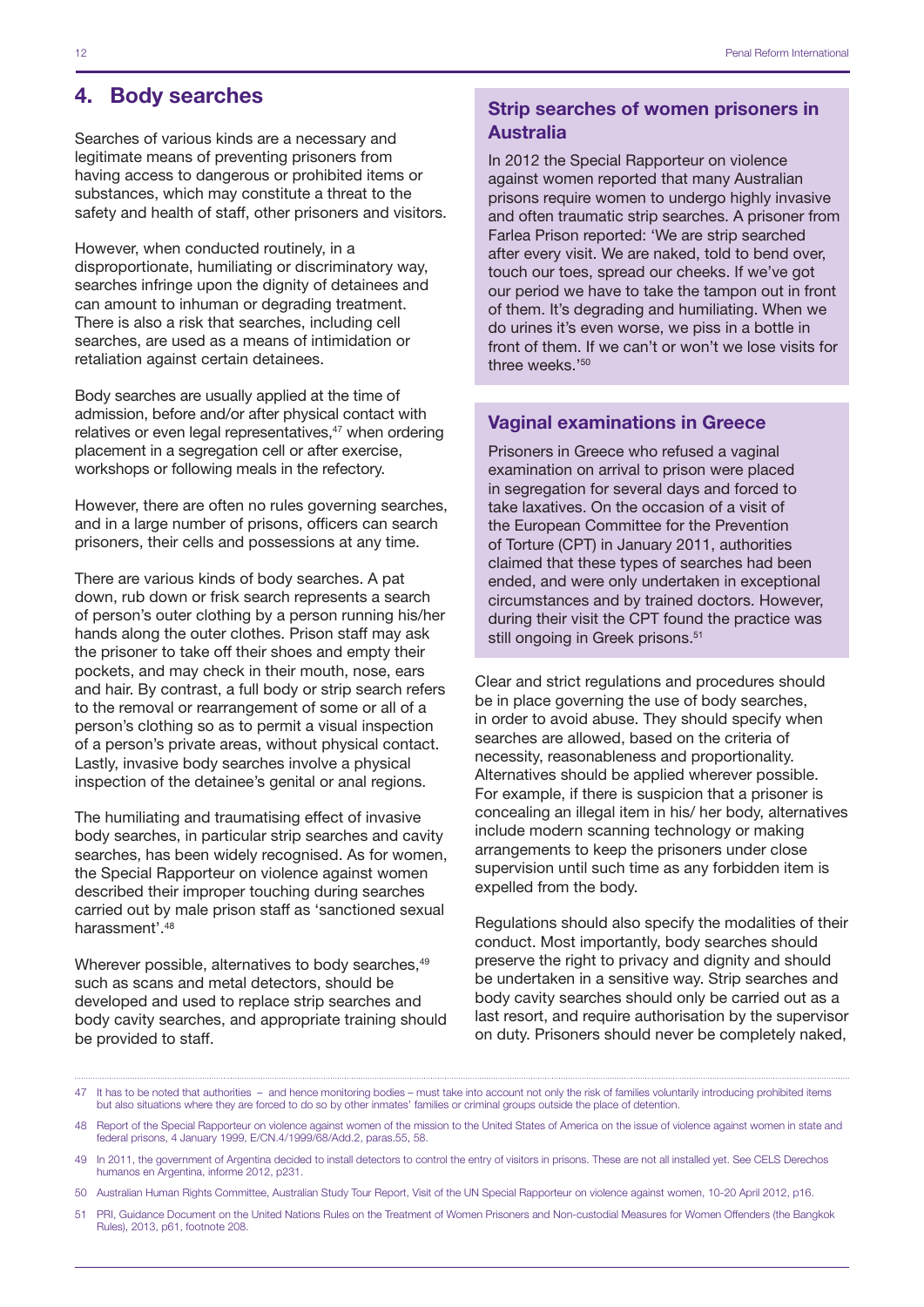but the search should be conducted in two steps (first upper and then lower body), avoiding physical contact, in order to avoid humiliation. Staff should explain exactly what will happen before they give a full body search and strict documentation is to be maintained of the reason for the search, those conducting it, the authorising official and findings of the search.<sup>52</sup>

Detainees should only be searched by a staff member of the same gender, as emphasised by the UN Bangkok Rules,<sup>53</sup> the Human Rights Committee, <sup>54</sup> in Rule 54(5) of the European Prison Rules.<sup>55</sup> and in the standards developed by the European Committee for the Prevention of Torture.<sup>56</sup>

Standards of medical ethics emphasise that the 'physician's obligation to provide medical care to the prisoner should not be compromised by an obligation to participate in the prison's security system'<sup>57</sup> and therefore, involvement in 'any professional relationship with prisoners or detainees the purpose of which is not solely to evaluate, protect or improve their physical and mental health' is in contravention of medical ethics for health personnel.<sup>58</sup> It is therefore recommended that body cavity searches are performed by medically trained staff who are not part of the regular health-care service of the prison or by prison staff with sufficient medical knowledge and skills to safely perform the search.

#### Principle XXI, the Principles and Best Practices on the Protection of Persons Deprived of Liberty in the Americas

'Whenever bodily searches, inspections of installations and organizational measures of places of deprivation of liberty are permitted by law, they shall comply with criteria of necessity, reasonableness and proportionality. (…) Member States shall employ alternative means through technological equipment and procedures, or other appropriate methods. Intrusive vaginal or anal searches shall be forbidden by law. The inspections or searches in units or installations of places of deprivation of liberty shall be carried out by the competent authorities, in accordance with a properly established procedure and with respect for the rights of persons deprived of liberty.'

Considering the high risk of abuse during searches, in particular body searches, monitoring bodies need to analyse carefully the reasons why such searches are conducted, whether they are based on individual risk assessments or constitute a routine, disproportionate policy. They should also carefully assess how the searches are carried out in practice.<sup>59</sup>

#### Annual report of the French NPM (searches)

The 2011 annual report of the French NPM, the General Controller of Places of Deprivation of Liberty, contains a whole section devoted to the issue of searches in prisons. The thorough analysis covers factual data as well as a review of the legal basis and its development. It also includes a broader sociological perspective on the use of searches in prisons. 'The conclusion to draw from all this data is simple: staff attachment to systematic searches is legitimate in view of their ability to maintain order in prisons. However, it is only a last resort (…). The key to a justified – and hence limited - use of strip searches lies in the manner in which prison staff is able to distinguish the real troublemakers (a minority) from the others. (…) This will not require new analysis of the 'dangerousness' of individuals but rather a careful and daily observation of the life of detainees.'60

#### 52 *Ibid*.

- 53 Rule 19 of the UN Bangkok Rules: 'Effective measures shall be taken to ensure that prisoners' dignity and respect are protected during personal searches, which shall only be carried out by women staff who have been properly trained in appropriate searching methods and in accordance with established procedures'. For body searches on LGBTI detainees see PRI/APT, LGBTI persons deprived of their liberty: A framework for preventive monitoring, 2013.
- 54 Human Rights Committee in General Comment 16 on Article 17 of the ICCPR, para. 8: '(…) So far as personal and body search is concerned, effective measures should ensure that such searches are carried out in a manner consistent with the dignity of the person who is being searched. Persons being subjected to body search by State officials, or medical personnel acting at the request of the State, should only be examined by persons of the same sex'.
- 55 Recommendation Rec(2006)2 of the Committee of Ministers to member states on the European Prison Rules, adopted by the Committee of Ministers on 11 January 2006.
- 56 CPT Standards, para. 26.: '(…), the CPT wishes to stress that, regardless of their age, persons deprived of their liberty should only be searched by staff of the same gender and that any search which requires an inmate to undress should be conducted out of the sight of custodial staff of the opposite gender; these principles apply a fortiori in respect of juveniles'
- 57 WMA Statement on Body Searches of Prisoners, adopted by the 45th World Medical Assembly, Budapest, Hungary, October 1993, and editorially revised by the 170th WMA Council Session, Divonne-les-Bains, France, May 2005.
- 58 Principle 3 of the Principles of Medical Ethics relevant to the Role of Health Personnel, particularly Physicians, in the Protection of Prisoners and Detainees against Torture and Other Cruel, Inhuman or Degrading Treatment or Punishment.
- 59 See, for example, the thorough analysis on searches carried out by the French National Preventive Mechanism (NPM) in its 2011 annual report, p238-256. Le Contrôleur général des lieux de privation de liberté, *Rapport d'activité* 2011, 2012.
- 60 *Ibid.* p256.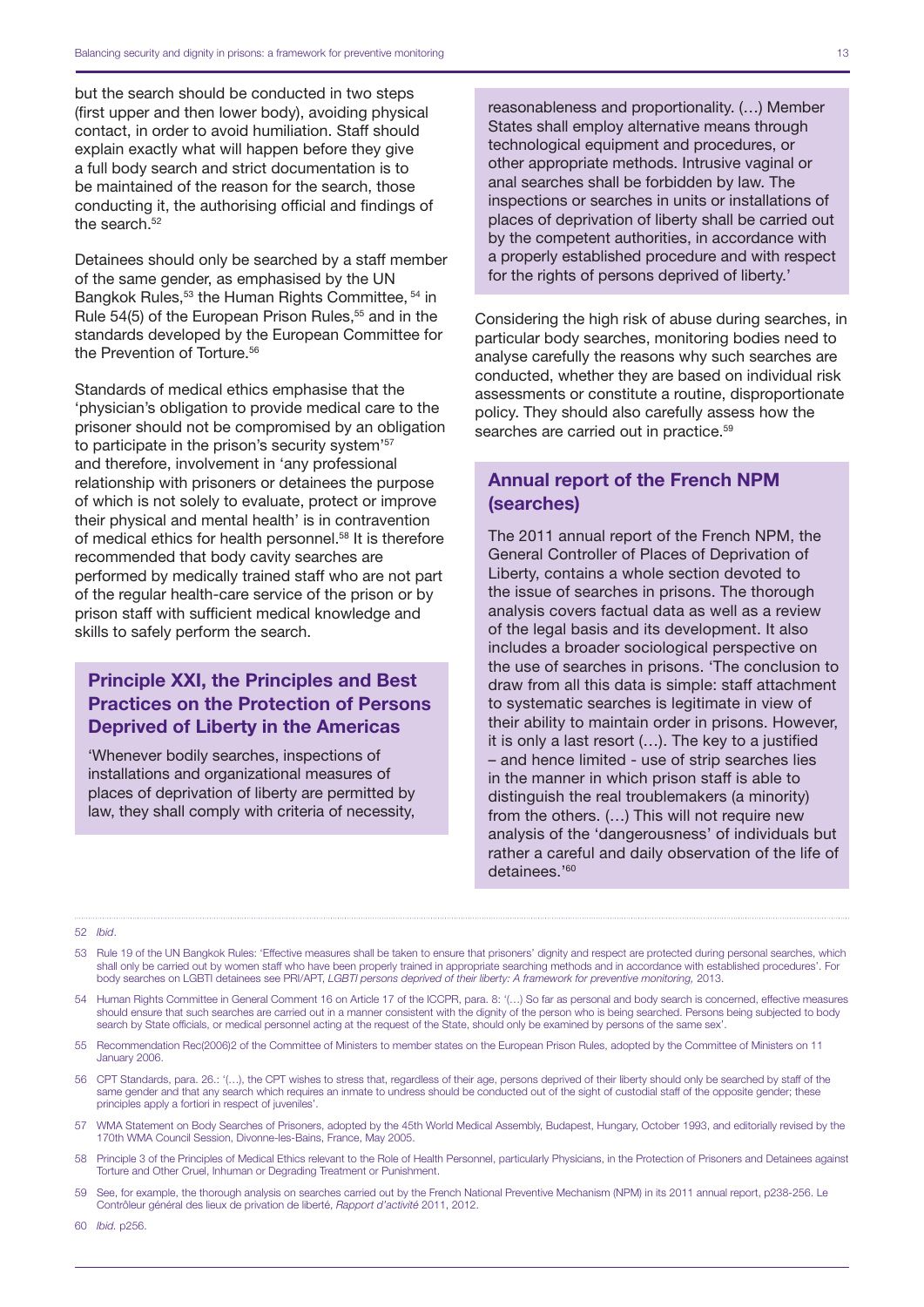#### 5. Isolation and solitary confinement

Solitary confinement is a term used to describe the physical isolation of individuals by confinement to their cell for twenty-two to twenty-four hours a day. In many jurisdictions prisoners under such regimes are allowed out of their cells for one hour of solitary exercise. Meaningful contact with other people is typically reduced to a minimum. The reduction in stimuli in such a prison regime is not only quantitative but also qualitative. Usually the available stimuli and the occasional social contacts are seldom freely chosen, are generally monotonous, and are often not empathetic.'61

In the security context, solitary confinement is applied in three main ways in prison settings. During pretrial detention, solitary confinement is often used as a technique for 'softening-up' detainees before and between interrogation sessions. For sentenced prisoners, it is applied as a disciplinary punishment; as a way of managing specific groups of prisoners considered to pose a high risk; and as a way to (allegedly) 'protect' prisoners from violence by other detainees. This justification is often used for placing persons with mental disabilities or illnesses, and lesbian, gay, bisexual, transgender and intersex (LGBTI) detainees in solitary confinement.62 Political detainees deemed to be a threat to national security are also sometimes held in this way.63

In the absence of sufficient numbers of staff, solitary confinement can seem an easier way of managing challenging prisoners rather than providing the supervision and control required.

In the past decade, there has been an increase in large-scale solitary confinement in the form of 'supermax prisons' (see 6). Other prisons have introduced 'small group isolation' where prisoners classified as dangerous or high risk are held in small high security units, and are only allowed limited association with one to five others at designated times, typically during the one-hour long outdoor exercise period.

#### Special Disciplinary Regime in Brazil

In Brazil, a form of solitary confinement called the Special Disciplinary Regime (RDD – Regime disciplinar diferenciado) is used as a disciplinary measure in response to infractions committed by detainees considered as dangerous. RDD can be applied for up to one sixth of the sentence. The worst conditions are observed in RDD within federal prisons: detainees are held in their cell 24 hours a day under constant camera surveillance, with no access to TV, radio or newspapers. They can receive two visitors per week but without any physical contact.64

Isolation and solitary confinement constitute a highrisk situation for human rights abuse. Because of the absence of witnesses, it increases the risk of torture or other ill-treatment going unnoticed and undetected. Prolonged, solitary confinement can in itself amount to torture or other cruel, inhuman or degrading treatment,<sup>65</sup> and has been found to have significant adverse health effects. Medical research confirms that the denial of meaningful human contact can cause 'isolation syndrome' the symptoms of which include anxiety, depression, anger, cognitive disturbances, perceptual distortions, paranoia, psychosis, self-harm and suicide, and can destroy a person's personality.<sup>66</sup>

#### Istanbul statement on the use and effects of solitary confinement

'Solitary confinement may cause serious psychological and sometimes physiological ill effects. A long list of symptoms ranging from insomnia and confusion to hallucinations and psychosis has been documented. Negative health effects can occur after only a few days in solitary confinement, and the health risks rise with each additional day spent in such conditions. (…) The central harmful feature of solitary confinement is that it reduces meaningful social contact to a level of social and psychological stimulus that many will experience as insufficient to sustain health and well-being.'67

- 62 See PRI/APT, *LGBTI persons deprived of their liberty: a framework for preventive monitoring,* 2013.
- 63 Sharon Shalev, *A sourcebook on solitary confinement,* Mannheim Centre for Criminology, London School of Economics, 2008.
- 64 Pastoral carceraria do Brasil/Association for the Prevention of Torture. Situaçao das Pessoas Privadas de Liberdade no Brasil Informaçao Preliminar para Audiencia da Comissao Interamericana de Direitos Humanos, 20 de outubro de 2012.
- 65 Special Rapporteur on Torture, *Report to the UN General Assembly,* 5 August 2011, A/66/268.
- 66 Grassian S, 'Psychiatric effects of solitary confinement', *Journal of Law and Policy* 22, 2007, pp325-383; Haney C, 'Mental health issues in long-term solitary and 'supermax' confinement', *Crime & Delinquency* 49(1) pp124-156, 2003; Shalev S, *A sourcebook on solitary confinement,* Mannheim Centre for Criminology, London School of Economics, 2008.
- 67 The Istanbul Protocol on the use and effects of solitary confinement, adopted on 9. December 2007 at the International Psychological Trauma Symposium, Istanbul.

<sup>61</sup> The Istanbul Protocol on the use and effects of solitary confinement, adopted on 9. December 2007 at the International Psychological Trauma Symposium, Istanbul.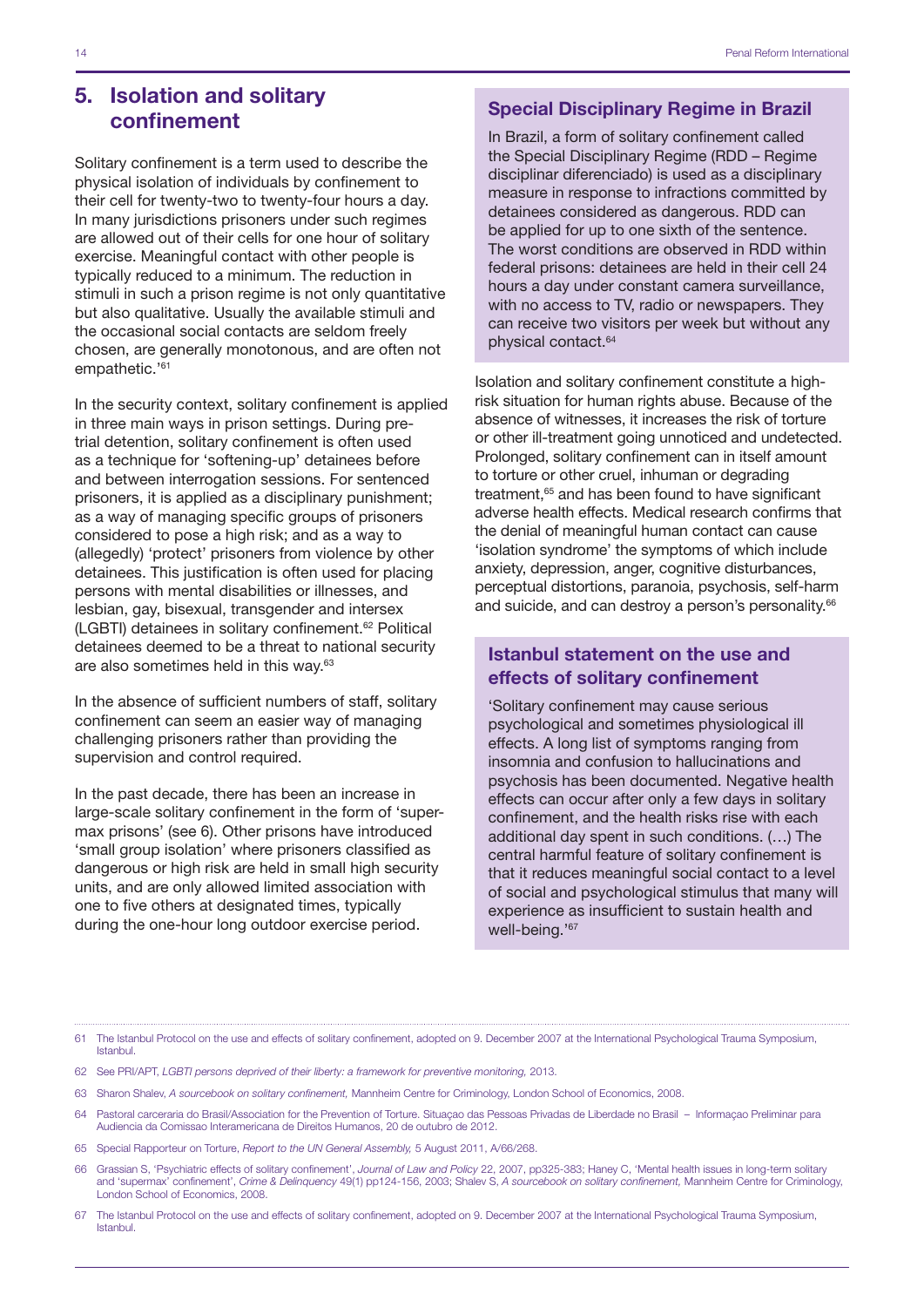For these reasons, a significant body of international law has developed that requires restriction of the use of solitary confinement.<sup>68</sup>

The Basic Principles for the Treatment of Prisoners commit to 'efforts towards the abolition of solitary confinement or the reduction of its use'.69 The Istanbul Statement on the use and effects of solitary confinement, the European Prison Rules<sup>70</sup> and the Principles and Best Practices on the Protection of Persons Deprived of Liberty in the Americas reiterate that solitary confinement should be used only in very exceptional cases, as a last resort and for as short a time as possible, 'when it is evident that it is necessary to ensure legitimate interests relating to the institution's internal security, and to protect fundamental rights, such as the right to life and integrity of persons deprived of liberty or the personnel'.71

An absolute prohibition on the use of solitary confinement has been enshrined for juveniles.<sup>72</sup> and for pregnant women, women with infants and breastfeeding mothers in prison.<sup>73</sup> The Istanbul Statement on the use and effects of solitary confinement also recommends a prohibition for persons with mental illness.74

Most recently, the UN Special Rapporteur on Torture called for a ban on prolonged or indefinite solitary confinement as incompatible with the prohibition of torture and other ill-treatment<sup>75</sup> and as a 'harsh' measure, which is contrary to rehabilitation, the aim of the penitentiary system.76 He further recommended an absolute prohibition for juveniles and persons with mental disabilities.

In line with the principles established in international law and recommended by human rights bodies, solitary confinement should therefore be imposed only as a last resort, respecting the principles of necessity, proportionality, legality and accountability. To this end, procedural safeguards need to be in place, including a regular, substantive independent review of the use of isolation or segregation against individual detainees, and recording of its use. An

explicit prohibition should be in place for solitary confinement of children, of pregnant women, women with infants and breastfeeding mothers in prison and persons with mental illnesses.

Where isolation or solitary confinement is applied. prison regimes must ensure that prisoners have meaningful social contact with others, for example by raising the level of staff-prisoner contact, allowing access to social activities with other prisoners and more visits, arranging in-depth talks with psychologists, psychiatrists, volunteers of NGOs, from the local community, or religious prison personnel if so wished by the detainee. Regular contact with family members through visits, letters, phone calls or emails are crucial for detainees. The provision of meaningful in cell and out of cell activities, such as educational, recreational and/ or vocational programmes, are equally important to prevent infringements of the right to dignity and health and will have a positive effect on levels of violence.

Prisoners in isolation should be subject to particular attention by monitoring bodies. Monitors should ensure that their visits include a thorough examination of the use of isolation, segregation and solitary confinement, including its frequency and length. They should closely review the classification systems, and decisions to isolate prisoners, including whether these are based on an individual risk assessment. The use of isolation for 'protection' of vulnerable groups should be examined carefully.

Monitoring bodies should also pay particular attention to the conditions in segregation units and their impact on the mental well-being of the prisoners, examining in particular the possibility for detainees to maintain meaningful human contact. Furthermore, monitoring bodies should inquire whether segregation is applied in a discriminatory way towards certain groups or individuals. This requires interviews in private with detainees in actual or recent solitary confinement, checking the relevant registers, and interviews with staff.

68 See, for example, Principle 7 of the Basic Principles; the Human Rights Committee, General Comment No. 20.

- 69 Principle 7, UN Basic Principles for the Treatment of Prisoners, 1990.
- 70 European Prison Rules, Rule 60(5): 'Solitary confinement shall be imposed as a punishment only in exceptional cases and for a specified period of time, which shall be as short as possible'.
- 71 Principle XXII (3) of the Principles and Best Practices on the Protection of Persons Deprived of Liberty in the Americas.
- 72 Rule 67, UN Rules for the Protection of Juveniles Deprived of their Liberty.
- 73 Rule 22, UN Rules for the Treatment of Women Prisoners and Non-custodial Measures for Women Offenders (the Bangkok Rules).
- 74 The Istanbul Protocol on the use and effects of solitary confinement, adopted on 9 December 2007 at the International Psychological Trauma Symposium, Istanbul.
- 75 Interim report of the Special Rapporteur on torture and other cruel, inhuman and degrading treatment, 5 August 2011, A/66/268. The European Committee for the Prevention of Torture (CPT) has made comparable recommendations: CPT 21st General report, 1 August 2010–July 2011, November 2011.
- 76 First interim report to the General Assembly on 18 October 2011, A/RES/65/205 at para.79 (noting that: 'that solitary confinement is a harsh measure which may cause serious psychological and physiological adverse effects on individuals regardless of their specific conditions'.)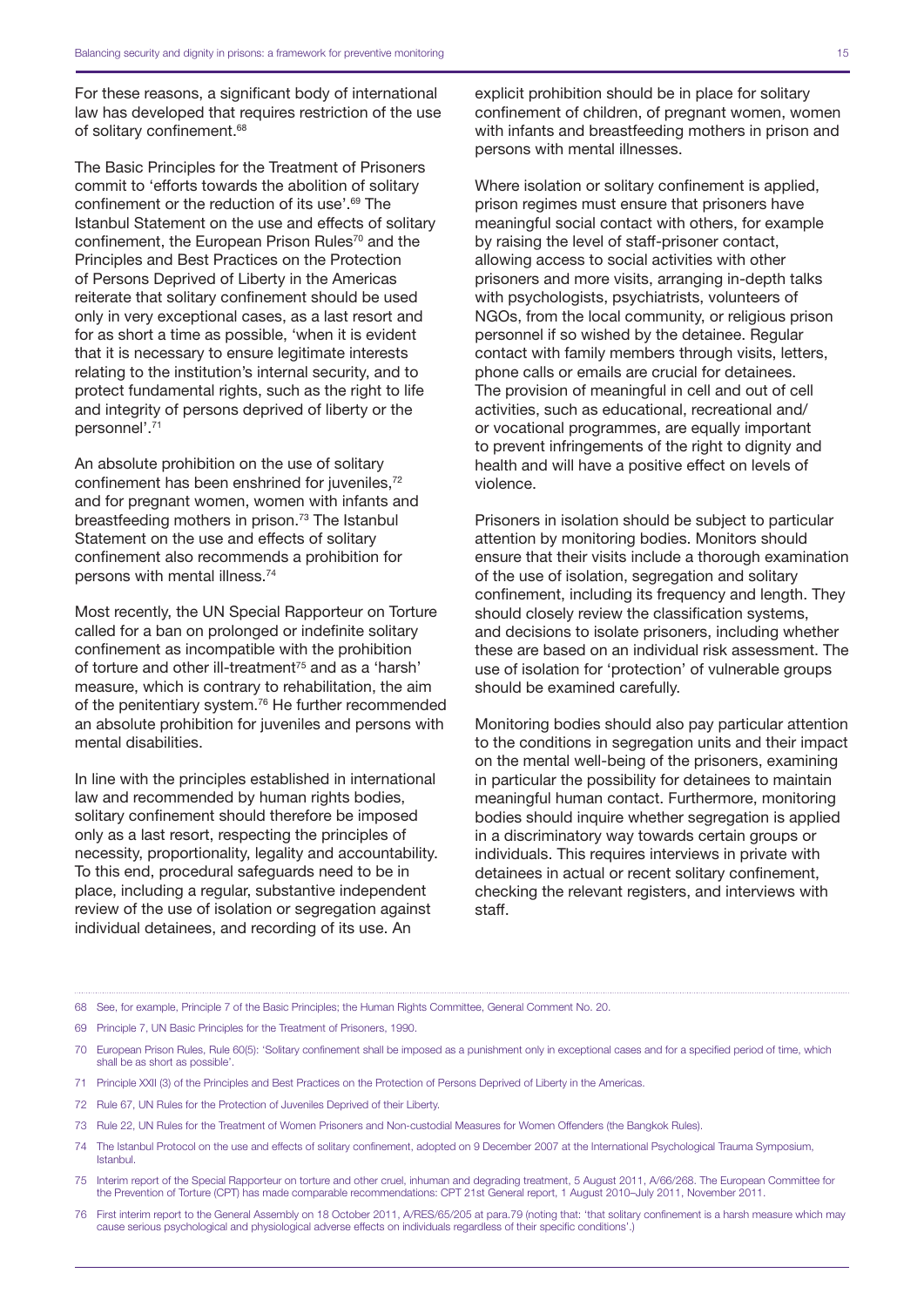#### 6. 'Super-max' prisons

The increase of so-called 'super-max prisons' in various countries illustrates the excessive recourse to high-security facilities, even though violent prisoners who pose a high threat to staff and other detainees are generally only a small proportion of the prison population.

'Super-max prisons' are characterised by a very restrictive detention regime where detainees spend 22 to 23 hours in their cell, with only an hour's outdoor exercise, usually alone in small courtyards. Limited human contact with staff, fellow inmates or family lead to social isolation and *de facto* solitary confinement, despite its sustained consequences on the mental health of prisoners (see above 2.).

#### High security and 'super-max' in Brazil

In 2006, Brazil built three federal high security prisons to detain prisoners considered too dangerous to be kept in the state's prison system. Detainees are locked in their individual cell for 22 hours a day, with two hours outdoor exercise. They are not allowed to receive newspapers and have no access to radio or TV. Family visits, including conjugal visits, are allowed every two weeks, and are difficult due to the remote location of these prisons. The staff, with a ratio of almost 1 guard to 1-2 detainees, are under the control of the federal police. In a report to the federal prison of Campo Grande, the Ministry of Justice considered that the quasi-absolute isolation of detainees was one of the main issues of concern, with consequences on detainees' mental health, evidenced by the general use of anti-depressants.<sup>77</sup>

In such a system, human dignity is infringed in various ways, from deprivation of human contact to an increased risk of torture and ill-treatment and infringements of the right to mental health, with consequences beyond the duration of such confinement.

While security considerations are used to justify such high-security regimes, experience demonstrates that isolation does not necessarily lead to a more

secure environment but exacerbates misconduct and psychiatric disorders.

In the state of Mississippi, USA, litigation filed in 2002 – which ultimately was settled out of court – resulted in reform within the Mississippi Department of Corrections, including the reduction of the segregated population in the Unit 32 Super-max facility from 1,000 to 150. The transfer of segregated prisoners to less restrictive regimes was based on a revision of the classification procedure,78 which limited segregation to detainees who committed serious infractions of the prison rules, are high-level gang members, or have made prior escape attempts. This was combined with a mental health treatment programme. The changes in policy were accompanied by a sharp reduction in prison violence.79 According to the study, monthly statistics showed an almost 70 per cent drop in serious incidents, both prisoner-on-staff and prisoner-onprisoner.80 While prisoners remaining in the segregation unit continued to constitute a difficult population, following the change in policy they felt a greater sense of fairness and the rate of serious incidents remained relatively low.<sup>81</sup>

Following this positive experience, the extensive use of solitary confinement and super-max in the US has been questioned. In June 2012, the Senate Committee on the Judiciary scheduled a hearing of the Subcommittee on the Constitution, Civil Rights and Human Rights entitled 'Reassessing Solitary Confinement: The Human Rights, Fiscal and Public Safety Consequences'.<sup>82</sup> In February 2013, the Federal Bureau of Prisons agreed to a comprehensive and independent assessment of its use of solitary confinement in the nation's federal prisons.<sup>83</sup> Since then, the Federal Bureau of Prisons has reportedly reduced its segregated population by nearly 25 per cent and closed two of its Special Management Units, a form of segregated housing.

The National Institute of Corrections reportedly assisted states like Colorado<sup>84</sup> and Mississippi to reform their solitary confinement practices, with Mississippi reducing its segregated population by more than 75 per cent, which resulted in a 50 per cent reduction in prison violence.<sup>85</sup>

83 See the press statement by Senator Dick Durbin, Chair of the Senate Subcommittee on the Constitution, Civil Rights and Human Rights, 4 February 2013. http:// durbin.senate.gov/public/index.cfm/pressreleases?ID=07260483-4972-4720-8d43-8fc82a9909ac <accessed 8 October 2013>

84 In March 2012, the Canon City Super-max prison in Colorado, USA, was closed down, whereas the Illinois Tamms Super-max prison was officially shut in January 2013.

85 See 83.

<sup>77</sup> Ministerio da Justicia, Conselho nacional de política criminal e penitenciairia, *Relatorio da visita de inspeçao ao Estado o Mato Grosso do Sul,* 8-9 March 2010.

<sup>78</sup> 'When the classification staff employed the new criteria and reviewed all the prisoners in Unit 32, they discovered that nearly 80% of the population in administrative segregation did not meet the new criteria.' See *Beyond supermax administrative segregation – Mississippi's experience rethinking prison classification and creating alternative mental health programs,* 21 July 2009, p5.

<sup>79</sup> *Ibid*. p3.

<sup>80</sup> *Ibid.* p7.

<sup>81</sup> *Ibid.* p11.

<sup>82</sup> *Reassessing solitary confinement: the human rights, fiscal and public safety consequences.* Senate Committee on the Judiciary, Subcommittee on the Constitution, Civil Rights and Human Rights, 19 June 2012.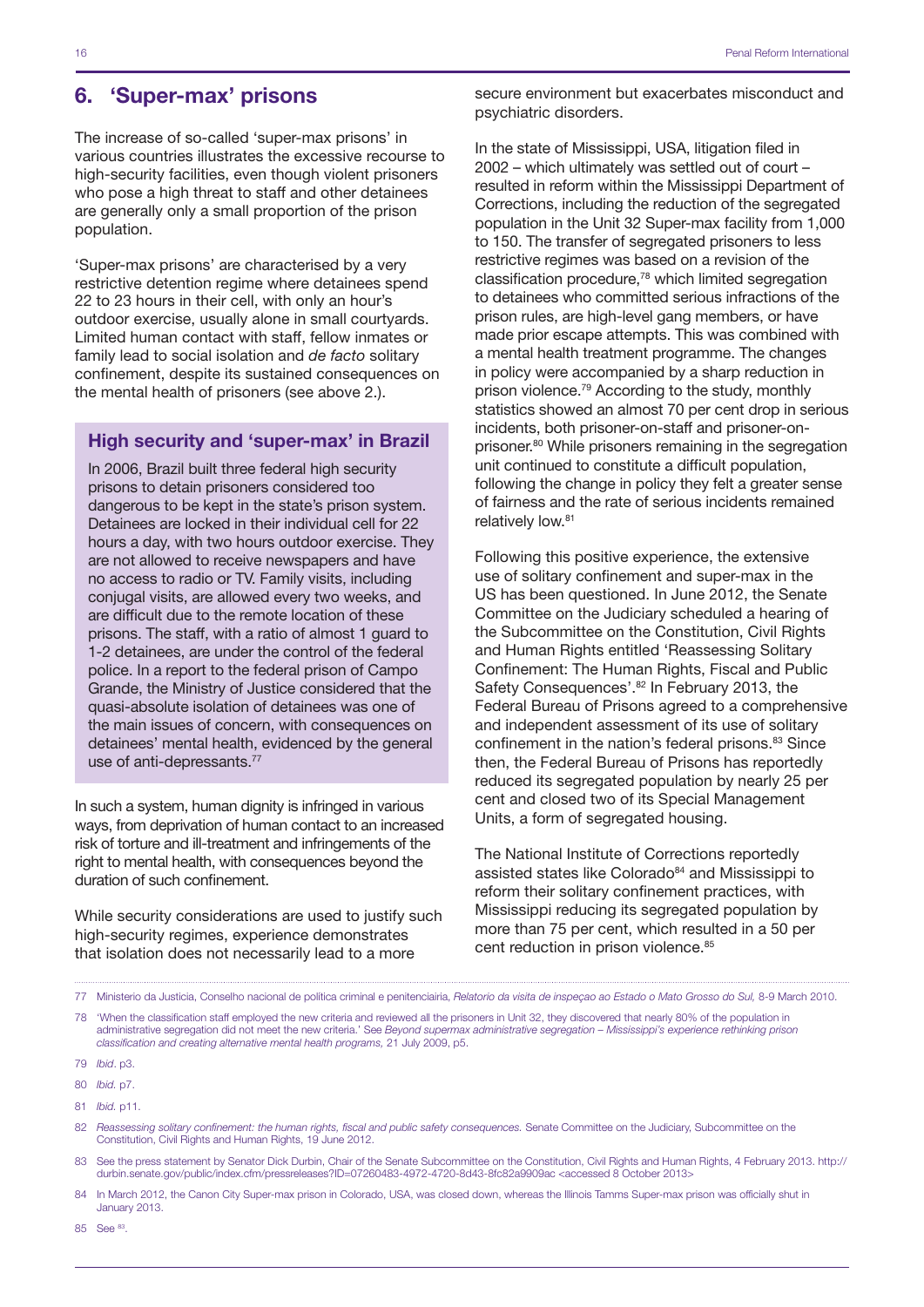#### 7. The overuse of technology and surveillance

The use of technology in prisons can make a positive contribution to the safety of staff and detainees and reduce the risk of abuse. This is the case, for example for metal detector devices used to replace strip searches, video cameras installed in courtyards to reduce risks of inter-prisoner violence, or video conferencing with courts to accelerate judicial procedures.86 The presence of cameras can also deter violence or other inappropriate behaviour by staff and other detainees.

However, the indiscriminate use of high-tech systems, on a permanent basis, in particular constant CCTV surveillance in cells.<sup>87</sup> can constitute a serious infringement of the right to privacy. Research in a UK prison showed that a sense of being monitored contributed to an 'atmosphere of constant suspicion, paranoia, and self-conscious reflection' leading prisoners to suppress and lose touch with their identities.<sup>88</sup>

Furthermore, audio-visual surveillance must not be used to infringe the confidentiality and professional secrecy of detainees' meetings with lawyers, or their right to privacy during medical examinations. Audiovisual transmissions also tend to be over-relied upon as a means to prevent self-harm and suicide.

Video surveillance, and especially video recording, should therefore be accompanied by safeguards including in relation to storage of and access to the footage.<sup>89</sup>

There is also a risk that an increased use of technology, including high-security architecture and mechanical security mechanisms such as automatic gate locking/unlocking systems, replace human contact between detainees and staff and lead to the dehumanisation of places of detention. For example, in 2012, the South Korean government was reported to be testing robot prison guards at a facility in Pohang. The robots are equipped with cameras, a microphone, and software to analyse signs of danger emanating from prisoners in order to alert the human guards.90

Monitoring bodies and NPMs should examine general policies and trends related to the use of technology in places of detention, as well as their implementation in practice, with a view to assessing their impact on the dignity of detainees.

While audio-visual surveillance, such as recording of police interrogations, can provide a key safeguard against torture and other ill-treatment, monitoring bodies should be as specific as possible when recommending such measures, in order not to indirectly undermine the right to privacy and confidential consultation with legal representatives. They should also be attentive to overreliance on technology and surveillance, which carries the risk of dehumanising a place of detention.

#### 8. Staff-prisoner relations and inter-prisoner violence

Many countries do not invest adequately in their prison system, limiting their role to the building of walls and reducing staffing levels to what is required to prevent escape, and otherwise leaving prisoners more or less to their own devices. High levels of violence and systems of self-government, leaving control in the hands of the strongest prisoners, are the logical consequences of such neglect.

When prisons are a dangerous place, people come out more likely to offend again, potentially even brutalised. Violent institutions are also very inefficient. Fights and assaults monopolise time that staff could spend on rehabilitation of prisoners; staff sick leave increases when they have to deal with violence; and there are wider healthcare costs of physical injuries.

The UN Committee against Torture has raised the concern that overcrowding and understaffing are conducive to inter-prisoner violence, including sexual violence, in detention facilities, especially during the night.91 As well as improving conditions and staff numbers, the Committee recommended action to address the lack of purposeful activities, the availability of drugs, and feuding gangs.

86 On the use of video-conferencing for court hearings and the risks for the right to defence, see Opinion of the French General Inspector on places of detention (NPM) of 14 October 2011: [http://www.cglpl.fr/wp-content/uploads/2011/11/Avis-JO\\_visioconference\\_20111109.pdf](http://www.cglpl.fr/wp-content/uploads/2011/11/Avis-JO_visioconference_20111109.pdf) <accessed 8 October 2013>

87 For example, this is the case for detainees under the Special Disciplinary Regime (RDD) in federal prisons in Brazil, or in Serbia in the Special Department of Pozarevac Zabela Correctional Institution, CPT Report to the Government of Serbia, visit from 1-11 February 2011, CPT/Inf (2012) 17, para.96.

- 88 Alison Liebling, Helen Arnold and Christina Straub, *An exploration of staff prisoner relationships at HMP Whitemoor: 12 years on,* Revised final report, Ministry of Justice, 2011, p30.
- 89 See PRI/APT factsheet on 'Video recording in police custody', in Detention Monitoring Tool: Addressing risk factors to prevent torture and ill-treatment, 2013.
- 90 See 'Robot prison guards to go on duty in Pohang', The Korea Herald: <http://www.koreaherald.com/view.php?ud=20111124000755> <Accessed 23 September 2013>

91 Committee against Torture, *Concluding observations,* Bulgaria, 14 December 2011, CAT/C/BGR/CO/4-5.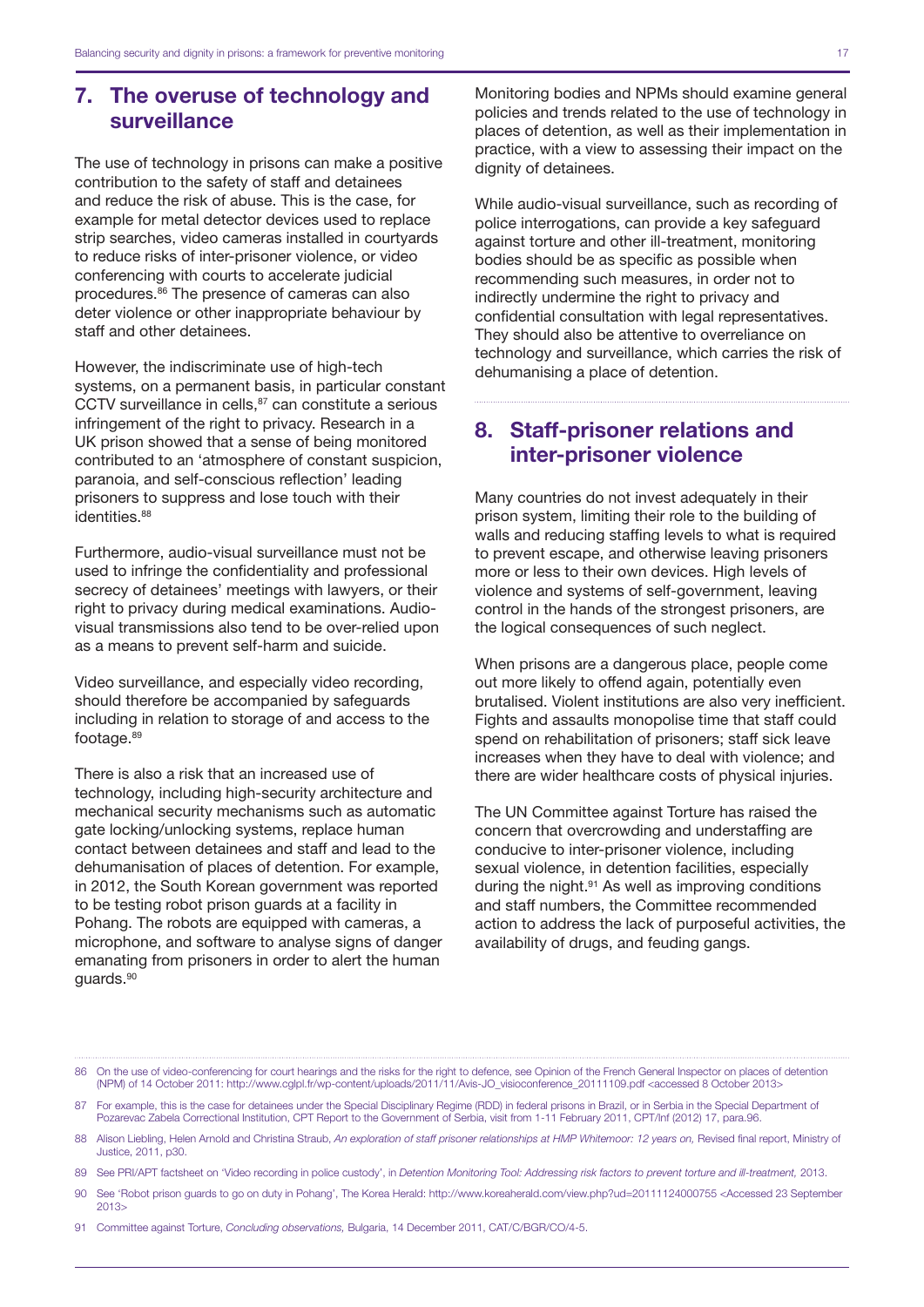Particular groups, such as LGBTI detainees or detainees with psycho-social disabilities are frequently at a higher risk of inter-prisoner violence, and require adequate protection. Where incidents occur, they need to be properly investigated and proportionate sanctions imposed on those responsible.

The key to a secure and humane prison system lies with the staff and the nature of its relationship with the prisoners.<sup>92</sup> Maintaining security requires investment in terms of the configuration of the prison, and in particular in an adequate staff to prisoner ratio. Professional staff who are carefully selected, properly trained and supervised will be able to deal with prisoners in a humane way while paying attention to matters of security and good order.

Early intervention by staff, challenging the harmful behaviour that leads to, or escalates, conflict is far more effective in reducing the costs of running prisons than staff reacting with force to violent incidents after they occur. Prisons can be made safer by meeting people's basic human needs; teaching more effective ways of managing conflict; confronting tactics that escalate disputes; and working with the social context to promote conflict resolution.

Permanent Committee of Latin America on the Revision and Updating of the UN Standard Minimum Rules for the Treatment of Prisoners (2009):

'As far as possible, prison authorities should have recourse to mechanisms of a restorative nature to settle disputes with persons deprived of liberty, and such quarrels as may arise among them.'93

Prisons, which make use of dynamic security or direct supervision, have been shown to produce better outcomes than those which continue to employ a traditional guarding and surveillance role.

However, in some countries, prison staff are still required to maintain formal and distant relations with the detainees in the name of security or in order to reduce risks of corruption. Staff may only be allowed to talk to prisoners to give instructions, while other conversations are prohibited. Prisoners may have to stand facing a wall or keep their hands behind their back in the presence of guards.

The CPT has stated that such 'practices are unnecessary from a security standpoint' and that 'the development of constructive and positive relations between prison staff and prisoners will not only reduce the risk of ill-treatment but also enhance control and security'.94

Although Rule 28(1) of the UN Standard Minimum Rules for the Treatment of Prisoners prohibits using prisoners in disciplinary capacity, in many countries the authority to maintain order is delegated to privileged detainees through informal or recognised self-management systems. Detainees to which prison management is partly 'outsourced' in this way can control every aspect of a detainee's life, from access to phone calls, to meetings with relatives and contact with the authorities. Not surprisingly, these prisoners often misuse this power, resulting in threats, intimidation and violence.

The UN Subcommittee on Prevention of Torture has noted that internal self-management can lead to arbitrary use of power and violence 'to the detriment of vulnerable prisoners, or [be] used as means of coercion or extortion' if not regulated and managed properly.95

Monitoring bodies, including NPMs, should pay attention to the nature of the staff-prisoner ratio and relationship and how it is affected by security measures. This can include examining relevant standard operating procedures and training, as well as the day-to-day relations observed. Monitoring bodies need to attend to the problem of inter-prisoner violence, which is a threat to the safety and dignity of both prisoners and staff.

<sup>92</sup> Andrew Coyle, *A human rights approach to prison management: handbook for prison staff,* International Centre for Prison Studies, 2002, p13.

<sup>93</sup> Rule 24.2(f), Permanent Committee of Latin America on the Revision and Updating of the UN Standard Minimum Rules for the Treatment of Prisoners (2009): General Report.

<sup>94</sup> European Committee for the Prevention of Torture (CPT) Standards, Extracts from the 11th General Report [CPT/Inf (2001)16], para.26.

<sup>95</sup> Fourth annual report of the Subcommittee on Prevention of Torture (SPT), 3 February 2011, CAT/C/46/2, p15-16.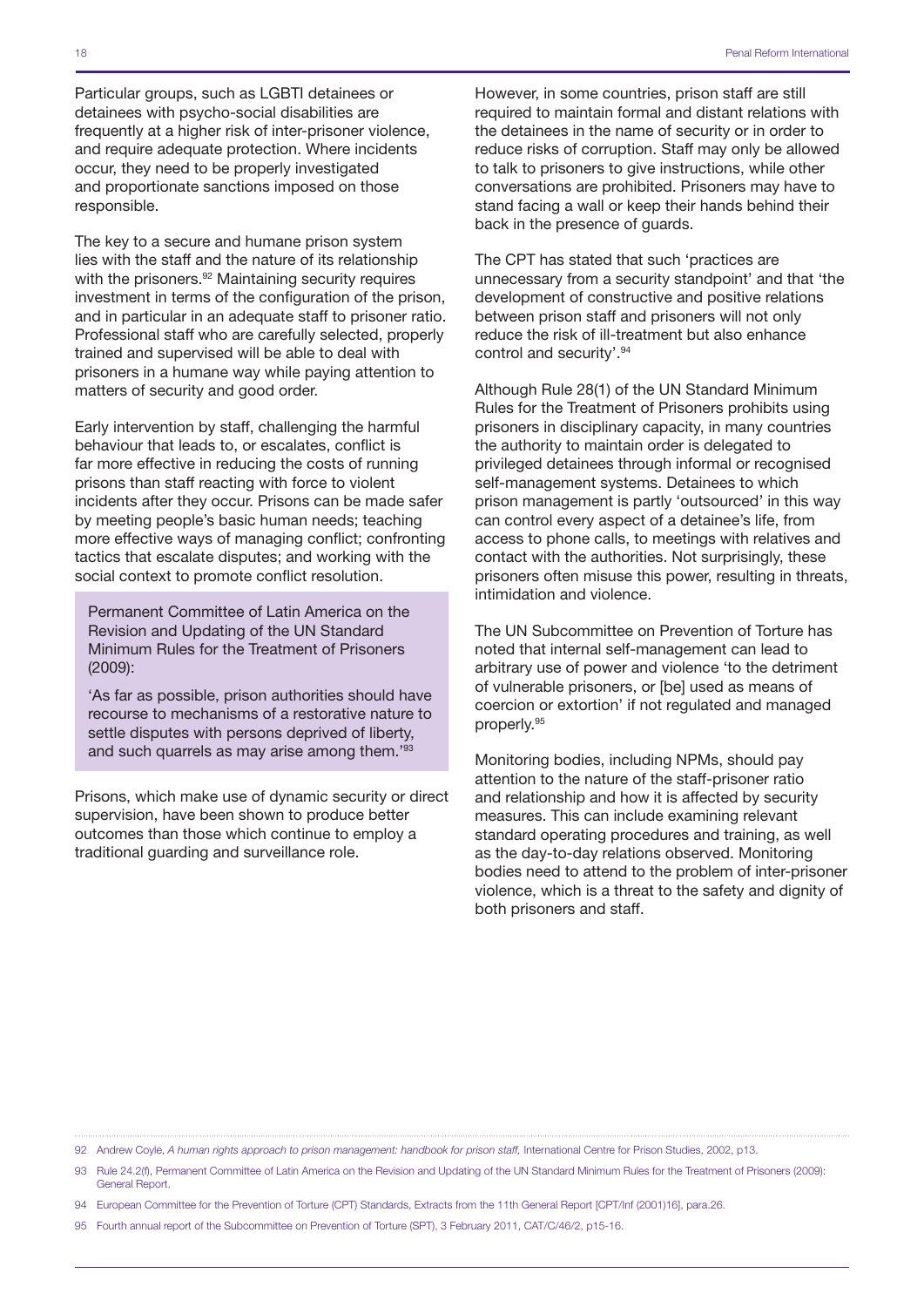## IV. How can monitoring bodies address the balance between security and dignity?

There is a risk that in a prison, security concerns prevail over any other considerations and infringe the human rights and dignity of the persons deprived of their liberty. In order to address this risk, monitoring bodies need to exercise their mandate in a comprehensive way, taking into account the collectivity of security measures applied and their justification in the context of the specific prison and the individual case. They should critically appraise specific practices as well as their impact collectively, on whether they are justified, necessary and proportionate, and actually result in an increase of security and safety. In their reports and recommendations, they should be ready to challenge security measures, especially when practices are systematic and applied to all detainees disregarding individual security risks they may or may not pose.

Monitoring bodies may need to conduct a number of private interviews with detainees that are representational of all groups, including persons in situations of vulnerability. They should reach out to groups of prisoners who may have been subjected to excessive security measures, for example, prisoners in security or isolation cells or under solitary confinement.

Informal conversations and formal interviews in private with the staff, especially staff in direct contact with detainees, are essential for understanding their security concerns. Interviews with other personnel, such as health personnel and social workers, but also with families, professional associations or trade unions of prison staff are also helpful to understanding whether security measures and policies are legitimate or arbitrary. Monitoring bodies need to cross-check the information gathered through interviews with documents and registers, including registers of incidents, use of force and medical files in order to assess whether or not security measures are lawful, necessary and proportionate to reduce the risk they claim to tackle.

Monitoring bodies should enquire into possible discriminatory practices and the misinterpretation of specific needs as 'security threats'. They should be conscious that in prison systems that overemphasise security, persons in situations of vulnerability, including children, women, <sup>96</sup> older people, people living in poverty, members of ethnic or religious minorities, indigenous people, LGBTI people,97 migrants, and persons with psycho-social disabilities<sup>98</sup> may be more affected and face higher risks of being exposed to abuse. For example, foreign nationals may be perceived as representing a high risk of flight and members of ethnic and religious minorities and LGBTI people may be seen as a threat to the dominant culture and therefore a hindrance to the smooth running of a prison.

Monitors also have to keep in mind the security of the persons deprived of liberty they speak to, and their risk of being subjected to reprisals or sanctions for having been in contact with them.<sup>99</sup> In this regard, monitors should respect the 'do no harm' principle and consider alternative ways of information gathering where available.

They must also be mindful of their own security. It is ultimately the responsibility of members of the monitoring team to determine whether or not to follow the advice of the authorities on matters relating to their security. When monitors decide to conduct an interview against the advice of the authorities, they should also consider the conditions in which such interaction takes place, for example out of hearing but in sight of guards. In this regard, monitoring bodies and NPMs may want to consider adopting an internal security policy in order to be prepared to respond to security concerns during their monitoring visits.

As an overemphasis on security in detention is part of a more global trend, monitoring bodies should also be mindful of the broader picture and societal trends that demand 'more security' in places of detention, and their impact on the management of prisons. They

96 See PRI/APT, *Women in detention: a guide to gender-sensitive monitoring,* 2013.

97 See PRI/APT, *LGBTI persons deprived of their liberty: a framework for preventive monitoring,* 2013.

98 There is a disproportionately high rate of detainees suffering from some form of mental disorder in prisons, ranging from anxiety to suicidal thoughts. Due to scarcity of resources, staff or space, and because sometimes mental illness goes unnoticed for lack of medical attention from the outset of detention, persons suffering from severe psychosocial disabilities, such as psychosis, are often held in prisons, mixed with the general prison population.

99 Reprisals might also affect staff who have been in contact with the monitoring bodies.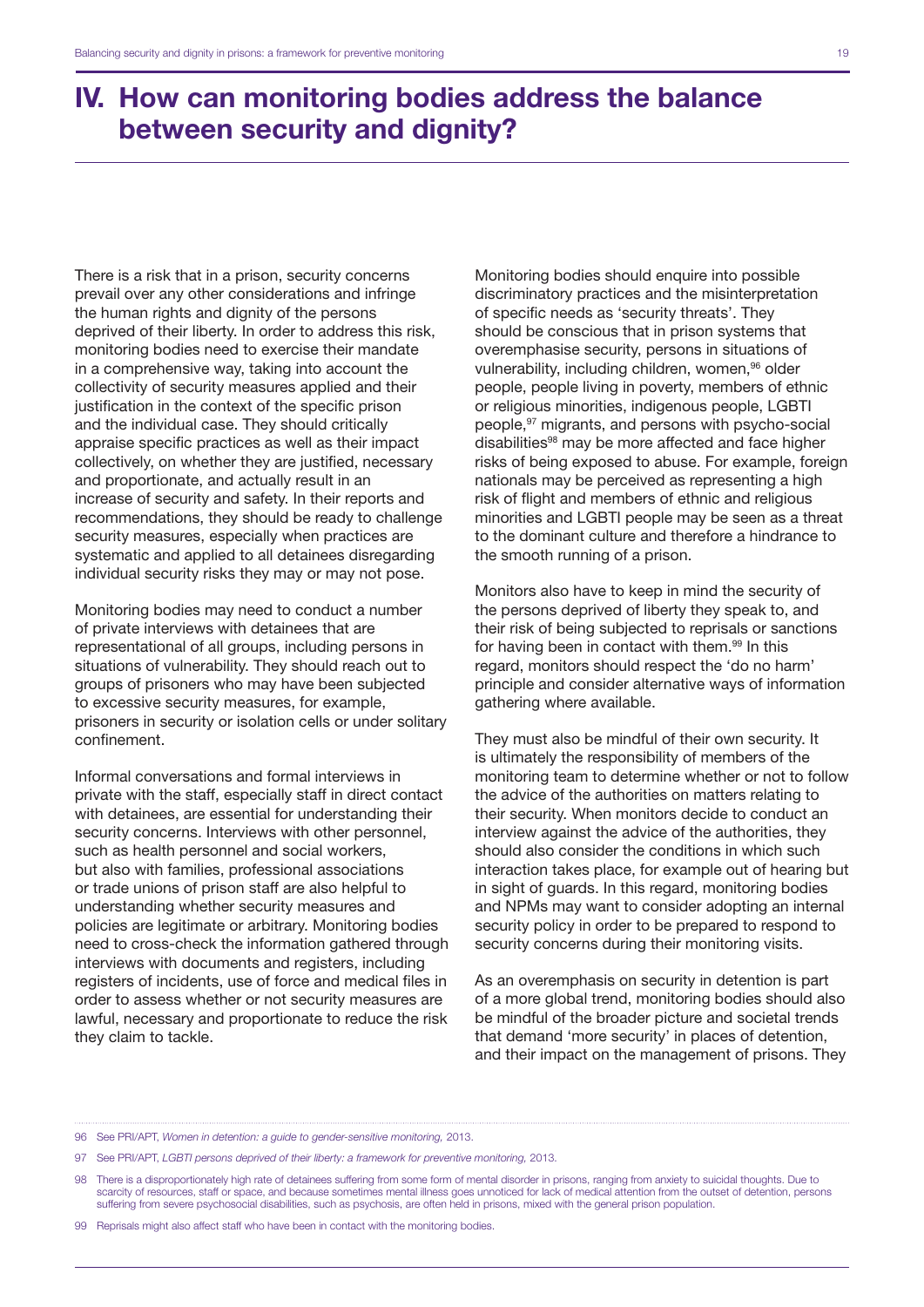have a responsibility to counter false perceptions about insecurity, simplistic messages about detainees and demands for more repressive policies. In order to do this, they need to develop well-defined outreach and communication strategies targeting the media, policy-makers and the general public.

Finally, monitoring bodies have an important role to play in alerting decision-makers and the broader public about the immediate, as well as the more longterm, consequences of some policies, in particular where 'security measures' in effect are counterproductive and result in an increase of violence and a deterioration of safety and order.

Ultimately, the goal of a more secure society will only be achieved through a criminal justice system that is fair and just, and where the dignity of all detained persons is respected.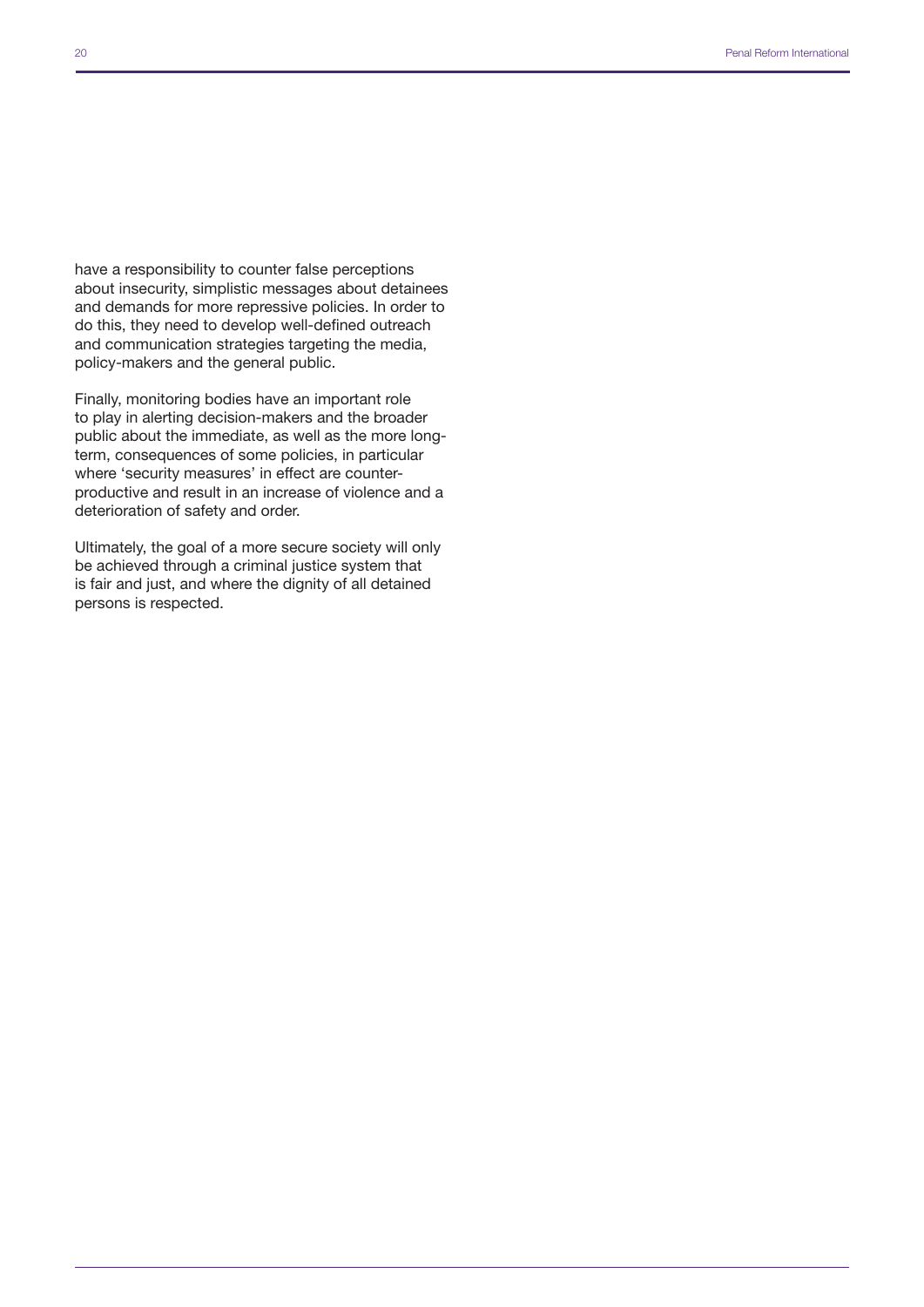

association pour la prévention de la torture<br>asociación para la prevención de la tortura association for the prevention of torture



# Detention Monitoring Tool

Addressing risk factors to prevent torture and ill-treatment

## About this paper

This paper is part of PRI/APT's Detention Monitoring Tool, which aims to provide analysis and practical guidance to help monitoring bodies, including National Preventive Mechanisms, to fulfil their preventive mandate as effectively as possible when visiting police facilities or prisons.

The tool seeks to support such bodies in addressing systemic risk factors that contribute to an environment where torture or other ill-treatment occur. It includes:

Thematic papers: these analyse broader themes that will benefit from a comprehensive monitoring approach, examining regulations and practices throughout the criminal justice process with a systemic lens, such as gender, sexual orientation or institutional culture.

Factsheets: these provide practical guidance on how monitoring bodies can focus on a number of systemic issues that are particularly high risk factors for torture or ill-treatment, such as body searches or the working conditions of prison staff.

All resources in the pack are also available online at [www.penalreform.org](http://www.penalreform.org) and [www.apt.ch](http://www.apt.ch).